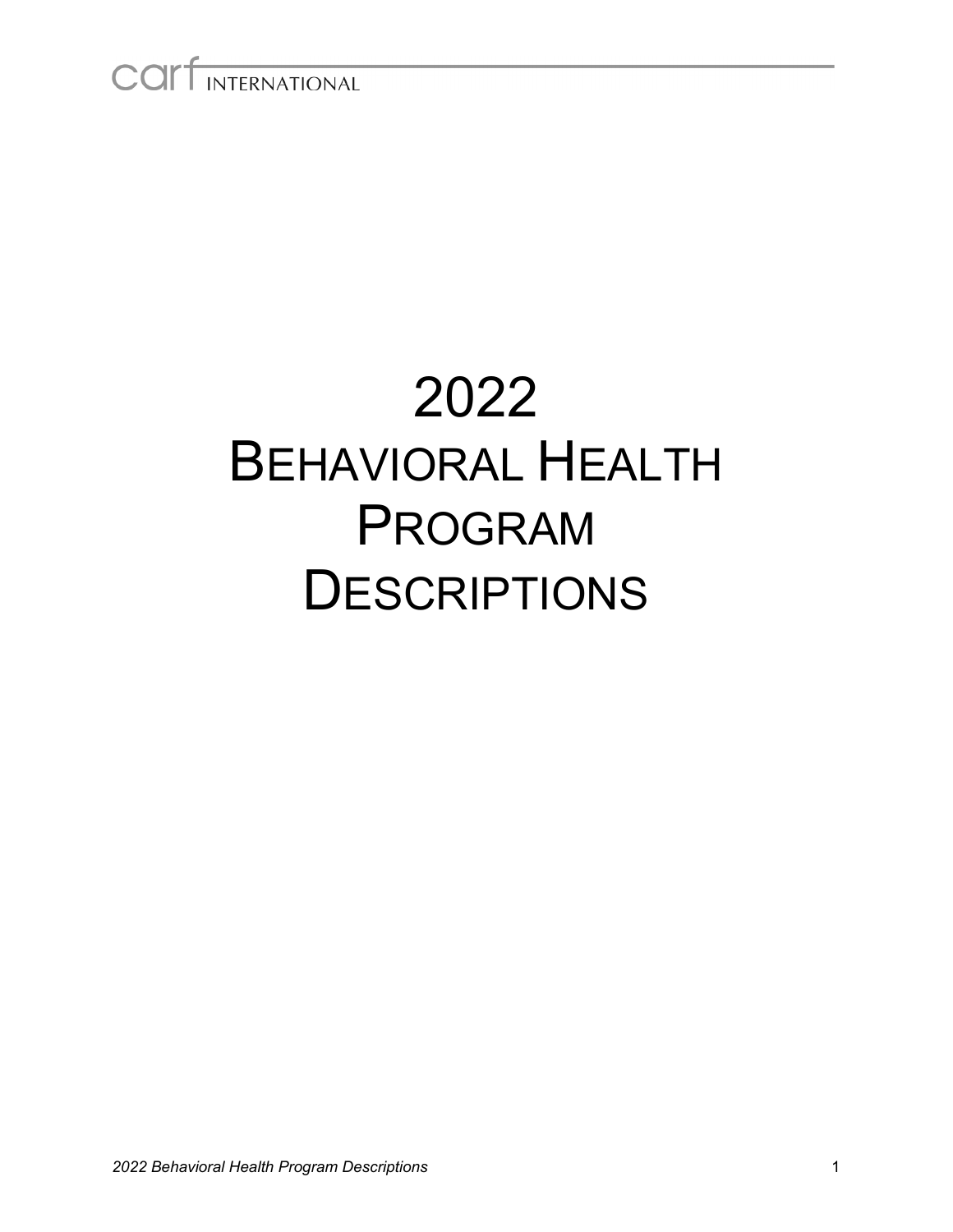#### **Contents**

<span id="page-1-0"></span>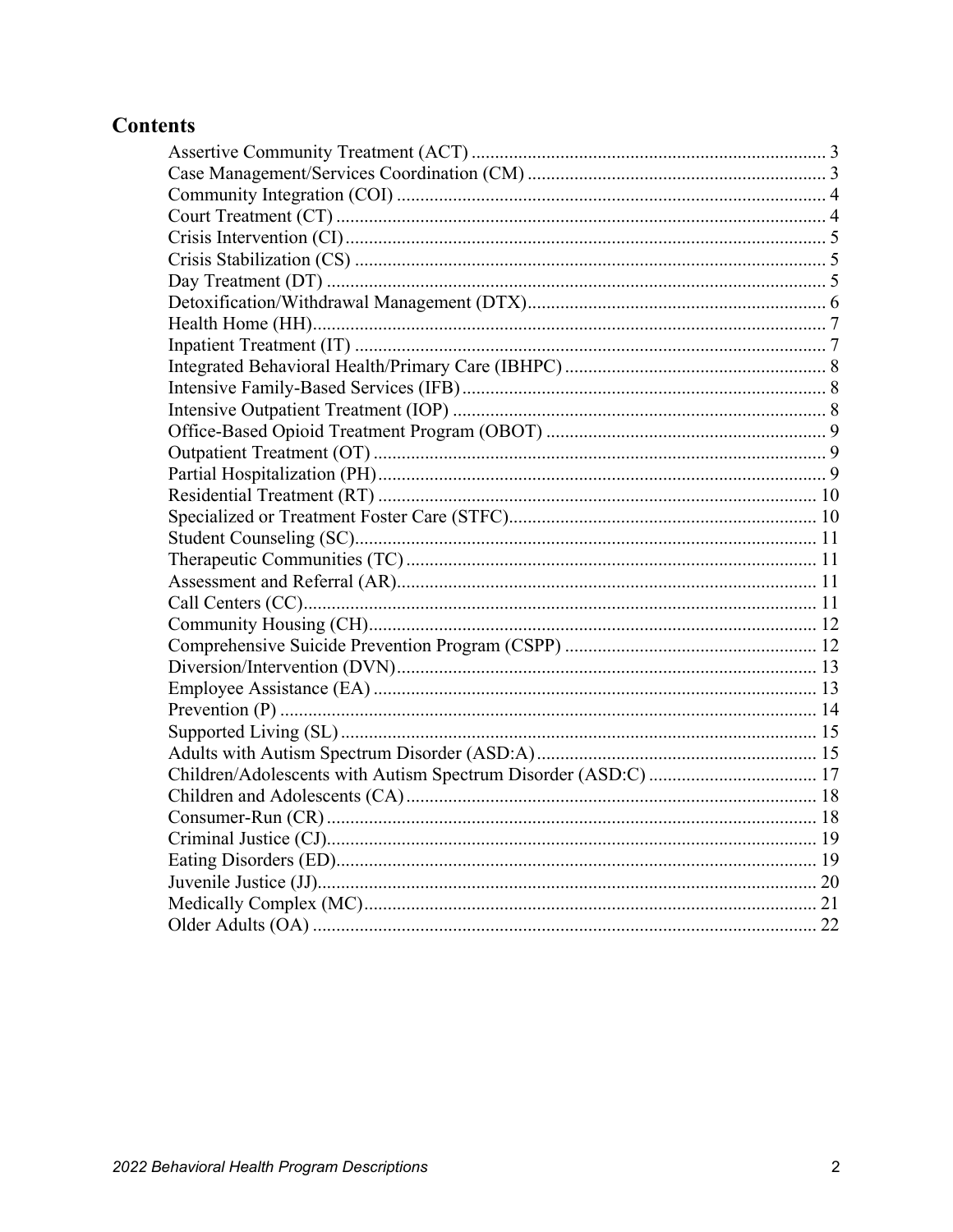#### **Assertive Community Treatment (ACT)**

Assertive Community Treatment (ACT) is a multidisciplinary team approach that assumes responsibility for directly providing acute, active, and ongoing community-based psychiatric treatment, assertive outreach, rehabilitation, and support. The program team provides assistance to individuals to maximize their recovery, ensure consumer-directed goal setting, assist the persons served to gain hope and a sense of empowerment, and provide assistance in helping the persons served become respected and valued members of their community. The program provides psychosocial services directed primarily to adults with severe and persistent mental illness who often have co-occurring problems, such as substance abuse, or are homeless or involved with the judicial system.

The team is the single point of clinical responsibility and is accountable for assisting the persons served to meet their needs and to achieve their goals for recovery. Multiple members of the team are familiar with each person served to ensure the timely and continuous provision of services. Services are provided on a long-term care basis with continuity of caregivers over time. The majority of services are provided directly by ACT team members, with minimal referral to outside providers, in the natural environment of the person served and are available 24 hours a day, 7 days per week. Services are comprehensive and highly individualized and are modified as needed through an ongoing assessment and treatment planning process. Services vary in intensity based on the needs of the persons served.

Assertive Community Treatment has been identified as an effective model for providing community-based services for persons whose needs and goals have not been met through traditional office-based treatment and rehabilitation services. Desired outcomes specific to ACT services may include positive change in the following areas: community tenure, independent living, quality of life, consumer satisfaction of the person served, functioning in work and social domains, community integration, psychological condition, subjective wellbeing, and the ability of the persons served to manage their own healthcare. In certain geographic areas, Assertive Community Treatment programs may be called Community Support programs, Intensive Community Treatment programs, Mobile Community Treatment Teams, or Assertive Outreach Teams.

#### <span id="page-2-0"></span>**Case Management/Services Coordination (CM)**

Case management/services coordination programs provide goal-oriented and individualized supports focusing on improved self-sufficiency for the persons served through assessment, planning, linkage, advocacy, coordination, and monitoring activities. Successful service coordination results in community opportunities and increased independence for the persons served. Programs may provide occasional supportive counseling and crisis intervention services, when allowed by regulatory or funding authorities.

Case management/services coordination may be provided by an organization as part of its person-centered planning and delivery, by a department or division within the organization that works with individuals who are internal and/or external to the organization, or by an organization with the sole purpose of providing case management/services coordination. Such programs are typically provided by qualified case managers/coordinators or by case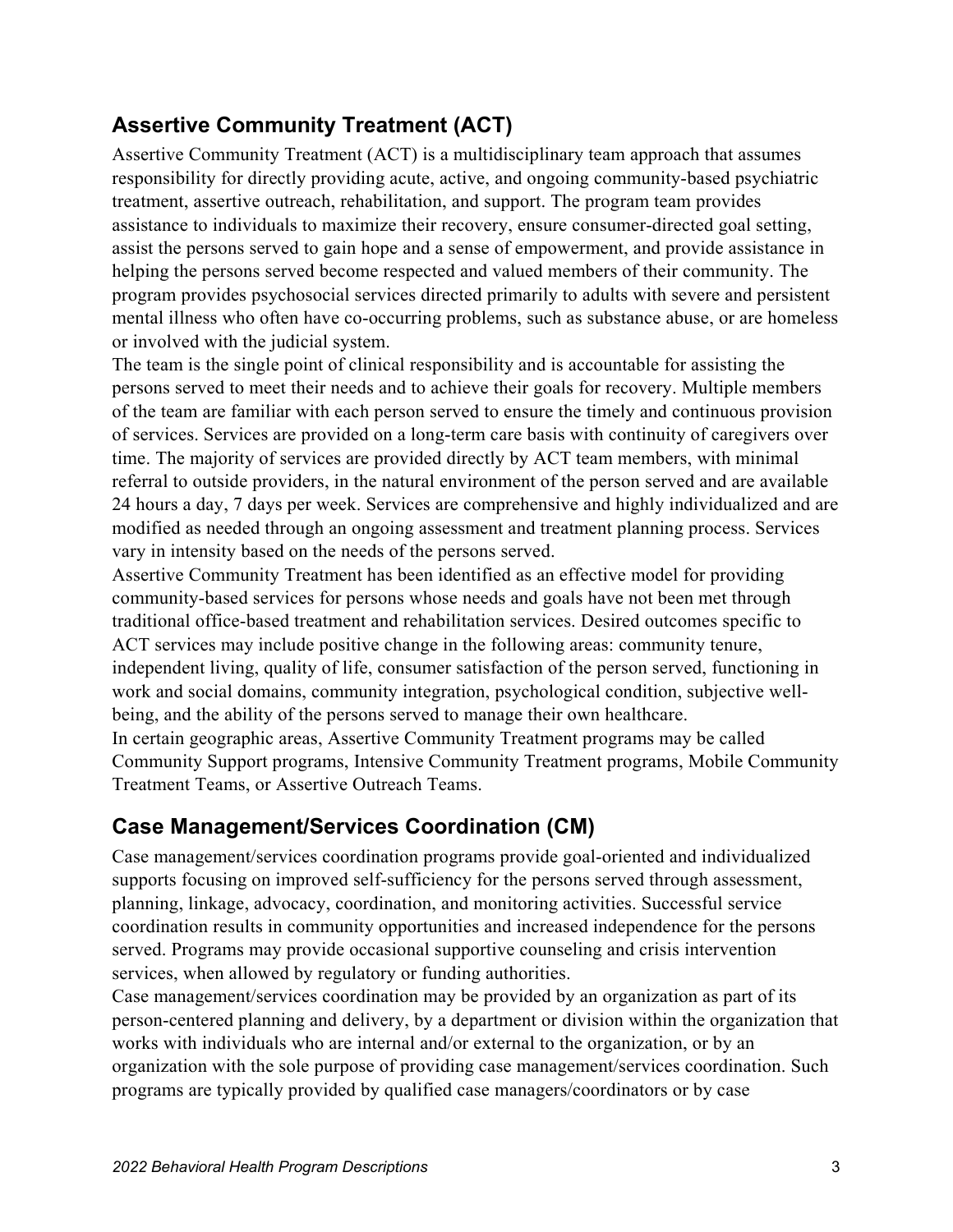management teams.

Organizations performing case management/services coordination as a routine function of other services or programs are not required to apply these standards unless they are specifically seeking accreditation for this program.

# <span id="page-3-0"></span>**Community Integration (COI)**

Community integration is designed to help persons to optimize their personal, social, and vocational competency in order to live successfully in the community. Activities are determined by the needs of the persons served. The persons served are active partners in all aspects of these programs. Therefore, the settings can be informal in order to reduce barriers between staff members and program participants. In addition to services provided in the home or community, this program may include a psychosocial clubhouse, a drop-in center, an activity center, or a day program.

Community integration provides opportunities for the community participation of the persons served. The organization defines the scope of these services based on the identified needs and desires of the persons served. A person may participate in a variety of community life experiences that may include, but are not limited to:

- Leisure or recreational activities.
- Communication activities.
- Spiritual activities.
- Cultural activities.
- Vocational pursuits.
- Development of work attitudes.
- Employment activities.
- Volunteerism.
- Educational and training activities.
- Development of living skills.
- Health and wellness promotion.
- Orientation, mobility, and destination training.
- Access and utilization of public transportation.

**Note:** *The use of the term* persons served *in Community Integration may include members, attendees, or participants.*

#### <span id="page-3-1"></span>**Court Treatment (CT)**

Court Treatment programs provide comprehensive, integrated behavioral health services that work in conjunction with the judicial system. The purpose of court treatment programs is to appropriately respond to the abuse of alcohol and/or other drugs, mental illness, post traumatic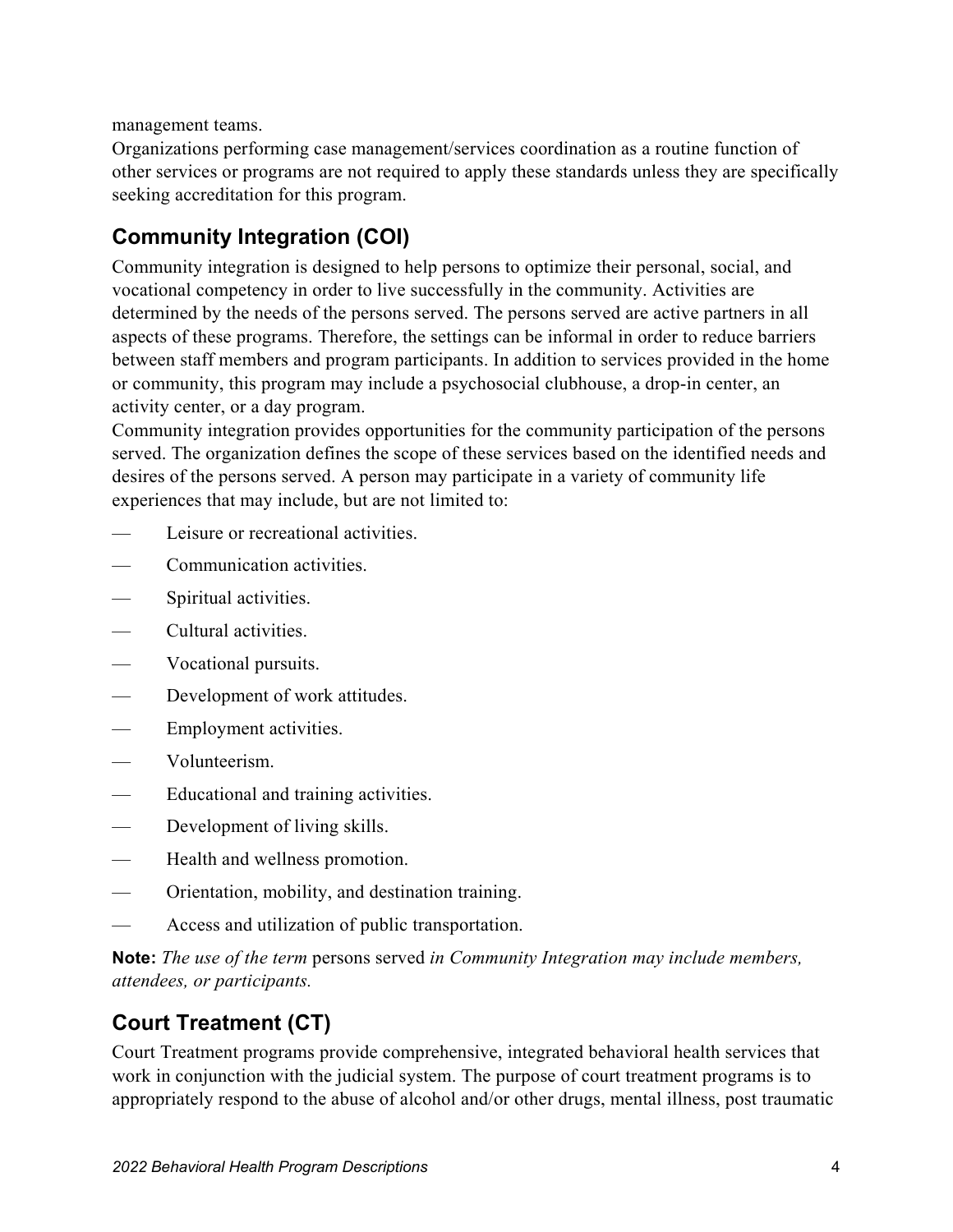stress disorder, family problems, or other concerns and their related criminal and/or civil judicial actions, in order to reduce recidivism and further involvement in the criminal justice system. Court treatment includes services provided to persons referred through various types of problem-solving courts including drug, mental health, veterans, family dependency, tribal, reentry, and others.

The treatment team works in collaboration with judges, prosecutors, defense counsel, probation authorities, law enforcement, pretrial services, treatment programs, evaluators, and an array of local service providers. Treatment is usually multi-phased and is typically divided into a stabilization phase, an intensive phase, and a transition phase. During each phase, the treatment team is responsible for assessing the behavioral health needs of the person served within the parameters of the legal sanctions imposed by the court. The treatment team either directly provides or arranges for the provision of screening and assessment, case management, detoxification/withdrawal support, intensive outpatient treatment, outpatient, residential treatment, medication use, self-help and advocacy, recovery, health and wellness, relapse prevention, and education regarding factors contributing to the person's court involvement. A court treatment program may be a judicial or law enforcement organization that provides or contracts for the identified services or may be a direct treatment provider working as part of the court treatment team.

# <span id="page-4-0"></span>**Crisis Intervention (CI)**

Crisis intervention programs offer services aimed at the assessment and immediate stabilization of acute symptoms of mental illness, alcohol and other drug abuse, and emotional distress or in response to acts of domestic violence or abuse/neglect. Crisis intervention services consist of mobile response, walk-in centers, or other means of face-to-face assessments and telephone interventions.

# <span id="page-4-1"></span>**Crisis Stabilization (CS)**

Crisis stabilization programs are short-term programs organized to respond to the needs of persons experiencing acute emotional, mental health, and/or substance use crises that cannot be effectively managed in other less intensive programs. These programs operate 24 hours a day, 7 days a week and can quickly triage the needs of persons served to engage them safely into care. Utilizing a person-centered approach and a collaborative decision-making process, a crisis stabilization plan is developed for each person served with the goal of stabilizing the acute crisis and managing effective transition to appropriate programs/services following discharge. A variety of treatment services and structured therapeutic activities is available to meet the individual needs of persons served. Through various observation and monitoring activities the program ensures the safety of the environment for the persons served and personnel. Crisis stabilization programs offer a calm, welcoming environment that maintains the dignity of the persons served.

# <span id="page-4-2"></span>**Day Treatment (DT)**

Day treatment programs offer person-centered, culturally and linguistically appropriate,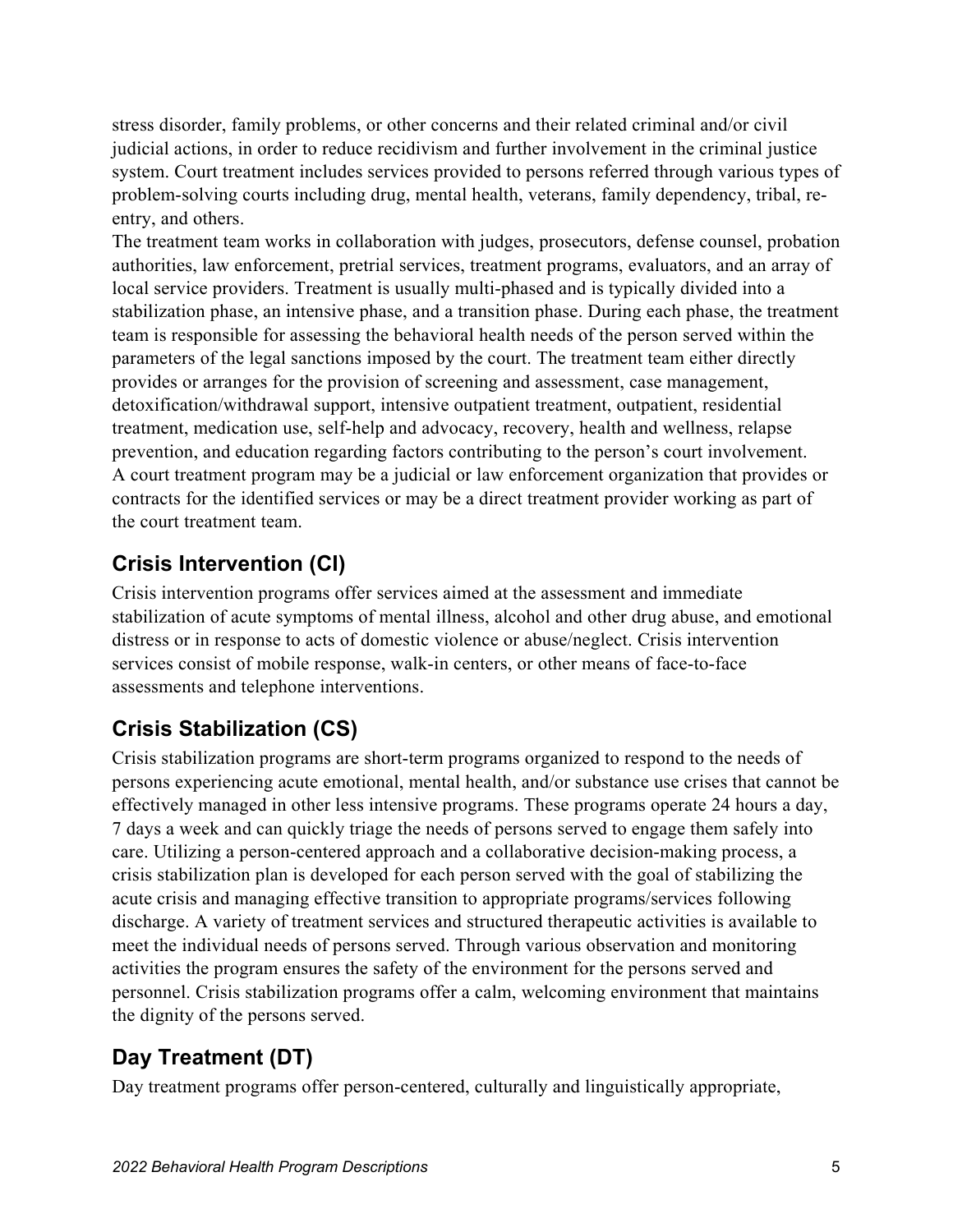comprehensive, coordinated, and structured treatment services and activities. A day treatment program consists of a scheduled series of structured, face-to-face therapeutic sessions organized at various levels of intensity and frequency in order to assist the persons served in achieving the goals identified in their person-centered plans. Day treatment programs are offered four or more days per week, typically with support available in the evenings and on weekends. A day treatment program may prevent or minimize the need for a more intensive level of treatment. It may also function as a step-down from inpatient care or partial hospitalization or as transitional care following an inpatient or partial hospitalization stay to facilitate return to the community.

#### <span id="page-5-0"></span>**Detoxification/Withdrawal Management (DTX)**

A detoxification/withdrawal management program is a time-limited program designed to assist the persons served with the physiological and psychological effects of acute withdrawal from alcohol and other drugs. Based on current best practices in the field, the program's purpose is to provide a medically safe, professional and supportive withdrawal experience for the persons served while preparing and motivating them to continue treatment after discharge from the program and progress toward a full and complete recovery. The program is staffed to ensure adequate biomedical and psychosocial assessment, observation and care, and referrals to meet the individual needs of the persons served. Additionally, the program develops and maintains a rich network of treatment providers for referrals after completion of the program to ensure the best possible match for the persons served to ongoing treatment services. A detoxification/withdrawal management program may be provided in the following settings:

- **Inpatient:** This setting is distinguished by services provided in a safe, secure facilitybased setting with 24-hour nursing coverage and ready access to medical care. This is for persons served who need round-the-clock supervision in order to successfully manage withdrawal symptoms or when there are additional complications or risk factors that warrant medical supervision, such as co-occurring psychiatric or other medical conditions.
- **Residential:** This setting is distinguished by services provided in a safe facility with 24-hour coverage by qualified personnel. Persons served need the supervision and structure provided by a 24-hour program but do not have risk factors present that warrant an inpatient setting. It may also be appropriate for persons who lack motivation or whose living situation is not conducive to remaining sober.
- **Ambulatory:** This setting is distinguished by services provided in an outpatient environment with the persons served residing in their own homes, a sober living environment or other supportive community settings. Persons served in ambulatory settings typically have adequate social supports to remain sober, family involvement in care planning, the ability to maintain regular appointments for ongoing assessment and observation, and the ability to successfully self-manage prescription medications.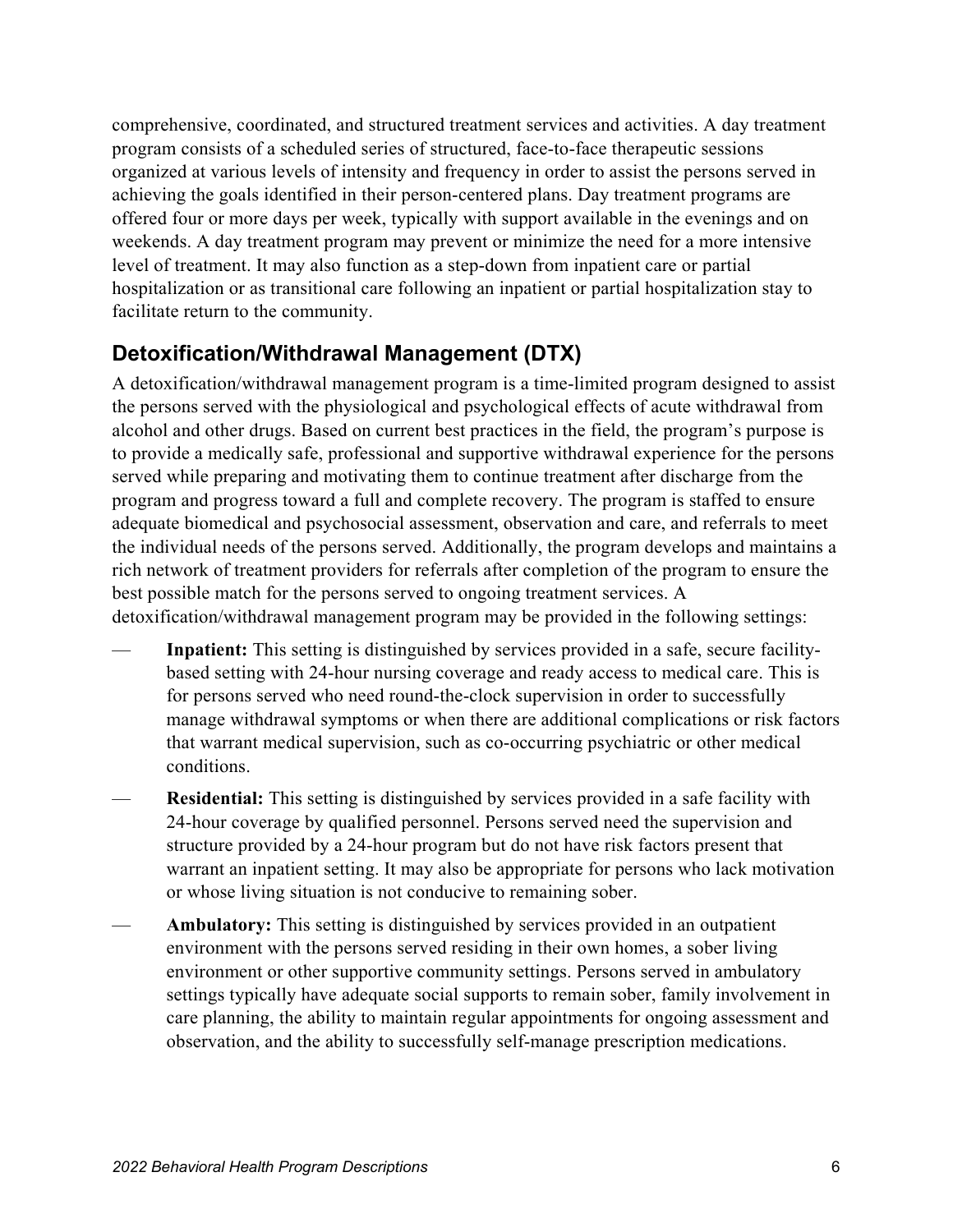Persons served in ambulatory settings are concurrently enrolled in or actively linked to a treatment program.

#### <span id="page-6-0"></span>**Health Home (HH)**

A health home is a healthcare delivery approach that focuses on the whole person and integrates and coordinates primary care, behavioral health, other healthcare, and community and social support services. A health home allows for individual choice and is capable of assessing the various physical and behavioral health needs of persons served. The program demonstrates the capacity to address, either directly or through linkage with or referral to external resources, behavioral health conditions, such as mental illness and substance use disorders, and physical health conditions. Programs may also serve persons who have intellectual or other developmental disabilities and physical health needs or those who are at risk for or exhibiting behavioral disorders. Care is coordinated over time across providers, functions, activities, and sites to maximize the value and effectiveness of services delivered to persons served.

A health home provides comprehensive care management, care coordination, health promotion, comprehensive transitional care, individual and family/support services, and linkage and referral to community and social support services. Services are designed to support overall health and wellness and:

- Embody a recovery-focused model of care that respects and promotes independence and responsibility.
- Promote healthy lifestyles and provide prevention and education services that focus on wellness and self-care.
- Ensure access to and coordination of care across prevention, primary care (including ensuring that persons served have a primary care physician), and specialty healthcare services.
- Monitor critical health indicators.
- Support individuals in the self-management of chronic health conditions.
- Coordinate/monitor emergency room visits and hospitalizations, including participation in transition/discharge planning and follow up.

A health home collects, aggregates, and analyzes individual healthcare data across the population of persons served by the program and uses that data and analysis to manage and improve outcomes for the persons served. If the health home is not the actual provider of a particular healthcare service, it remains responsible for supporting and facilitating improved outcomes by providing disease management supports and care coordination with other providers.

#### <span id="page-6-1"></span>**Inpatient Treatment (IT)**

Inpatient treatment programs provide interdisciplinary, coordinated, integrated, medically supervised services in freestanding or hospital settings. Inpatient treatment programs include a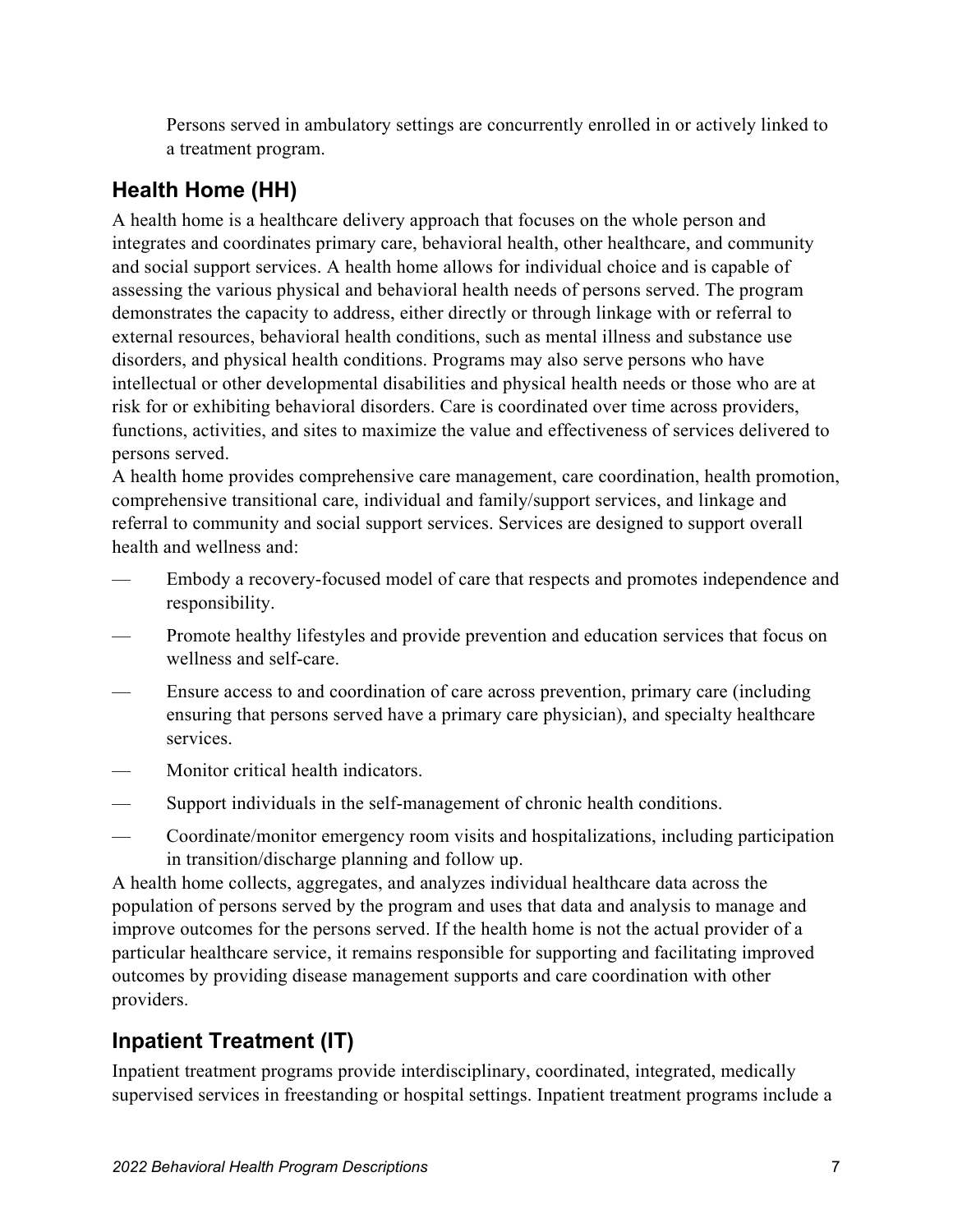comprehensive, biopsychosocial approach to service delivery in a managed milieu that is recovery focused and trauma informed. There are daily therapeutic and other activities in which the persons served participate. Inpatient treatment is provided 24 hours a day, 7 days a week. The goal of inpatient treatment is to provide a protective environment that includes medical stabilization, support, treatment for psychiatric and/or addictive disorders, supervision, wellness, and transition to ongoing services. Such programs operate in designated space that allows for appropriate medical treatment and engagement.

#### <span id="page-7-0"></span>**Integrated Behavioral Health/Primary Care (IBHPC)**

Integrated Behavioral Health/Primary Care programs have an identified level of medical supervision and are supported by an "any door is a good door" philosophy. These programs allow for choice and are capable of assessing the various medical and behavioral needs of persons served in an integrated manner. Programs demonstrate competency to identify and treat behavioral health concerns, such as mental illness and substance use disorders, and general medical or physical concerns in an integrated manner. Integration is the extent to which care is coordinated across persons, functions, activities, and sites over time to maximize the value of services delivered to persons served. Programs may also serve persons who have intellectual or other developmental disabilities and medical needs, or those who are at risk for or exhibiting behavioral disorders.

Models may include, but are not limited to, the following: contractual, where two separate, legal entities enter into an agreement to staff and operate a single program either at a location specifically identified for the provision of integrated care or located within another institution (such as a school-based health center); a distinct, integrated program located within a larger entity such as a Veterans Health Administration campus; the colocating of complementary disciplines such as the placement of behavioral staff in a primary care setting (as in a federally qualified health center) or primary care staff in a community mental health center; or a single organization that incorporates both behavioral health and primary care services into an integrated model. Although most integrated models focus on primary care, the standards could also be applied to an integrated system located in specialty care settings such as Ob-Gyn and HIV.

#### <span id="page-7-1"></span>**Intensive Family-Based Services (IFB)**

These intensive services are provided in a supportive and interactive manner and directed toward maintaining or restoring a positive family relationship. The services are time limited and are initially intensive, based on the needs of the family. The services demonstrate a multisystemic approach to treatment and have a goal of keeping families together. The services may include wraparound and family preservation programs. The program may also provide services directed toward family restoration when a child has been in an out-of-home placement.

#### <span id="page-7-2"></span>**Intensive Outpatient Treatment (IOP)**

Intensive outpatient treatment programs are clearly identified as separate and distinct programs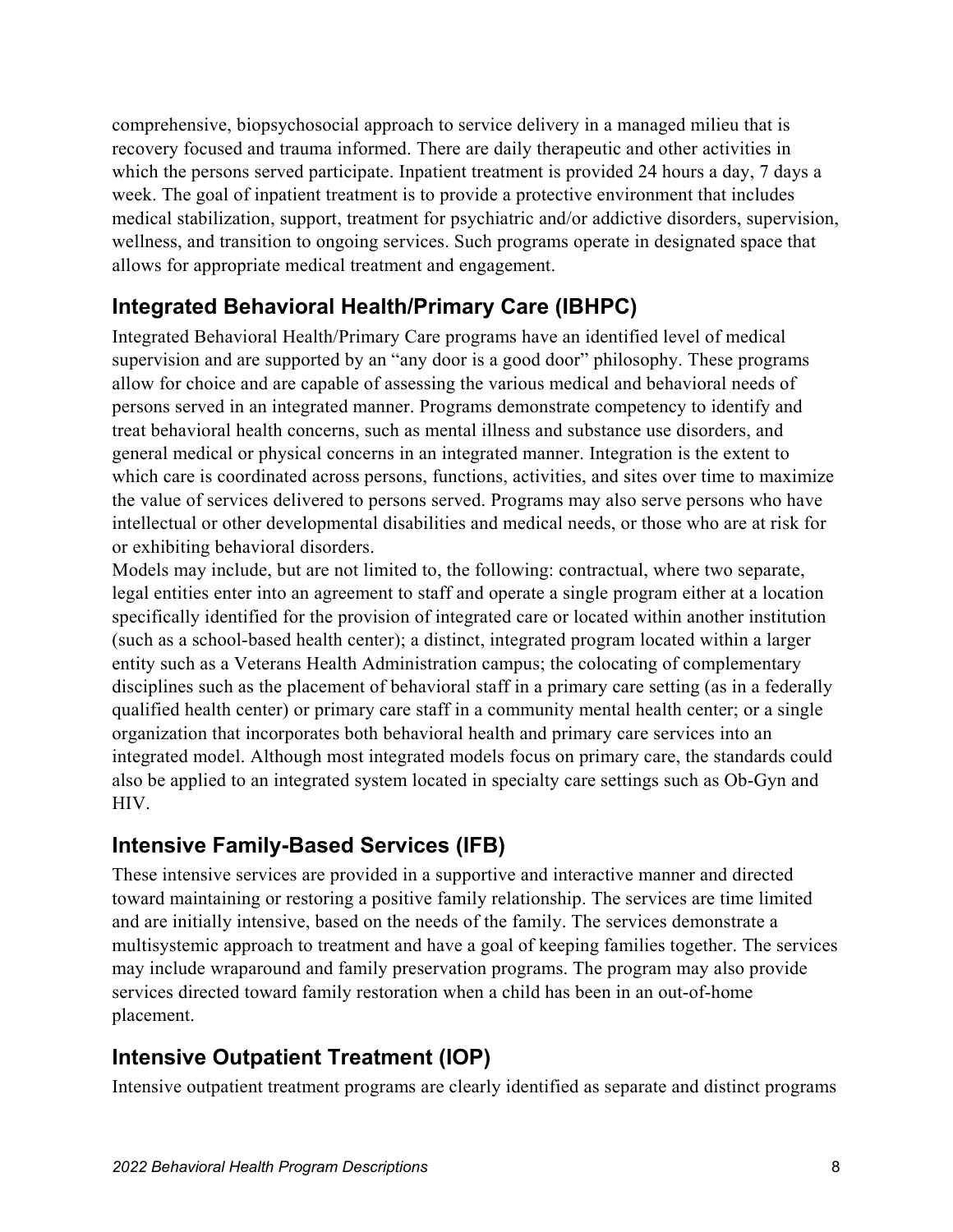that provide culturally and linguistically appropriate services. The intensive outpatient program consists of a scheduled series of sessions appropriate to the person-centered plans of the persons served. These may include services provided during evenings and on weekends and/or interventions delivered by a variety of service providers in the community. The program may function as a step-down program from partial hospitalization, detoxification/withdrawal support, or residential services; may be used to prevent or minimize the need for a more intensive level of treatment; and is considered to be more intensive than traditional outpatient services.

#### <span id="page-8-0"></span>**Office-Based Opioid Treatment Program (OBOT)**

Office-based opioid treatment (OBOT) programs are medically managed programs that provide treatment services to persons with opioid use disorders. Central to treatment are medications, typically buprenorphine or naltrexone, which are provided in concert with other medical and psychosocial interventions designed to realize a person's highest achievable recovery. Based on the needs of the persons served, these programs provide or arrange for a comprehensive array of treatment services that includes counseling/therapy, medication supports, social supports, education and training, care coordination, and other recoveryenhancing services.

OBOT programs provide services under the supervision of a physician and are guided by written treatment procedures and protocols that address the routine needs of persons with opioid use disorders, including the needs of special populations. From induction to stabilization and into maintenance, OBOT programs provide ongoing care to persons served to support their recovery.

**Note:** *These services may also be known as medication-assisted treatment (MAT).*

# <span id="page-8-1"></span>**Outpatient Treatment (OT)**

Outpatient treatment programs provide culturally and linguistically appropriate services that include, but are not limited to, individual, group, and family counseling and education on wellness, recovery, and resiliency. These programs offer comprehensive, coordinated, and defined services that may vary in level of intensity. Outpatient programs may address a variety of needs, including, but not limited to, situational stressors, family relations, interpersonal relationships, mental health issues, life span issues, psychiatric illnesses, and substance use disorders and other addictive behaviors.

# <span id="page-8-2"></span>**Partial Hospitalization (PH)**

Partial hospitalization programs are time limited, medically supervised programs that offer comprehensive, therapeutically intensive, coordinated, and structured clinical services. Partial hospitalization programs are available at least five days per week but may also offer half-day, weekend, or evening hours. Partial hospitalization programs may be freestanding or part of a broader system but should be identifiable as a distinct program or service line. A partial hospitalization program consists of a series of structured, face-to-face therapeutic sessions organized at various levels of intensity and frequency. Partial hospitalization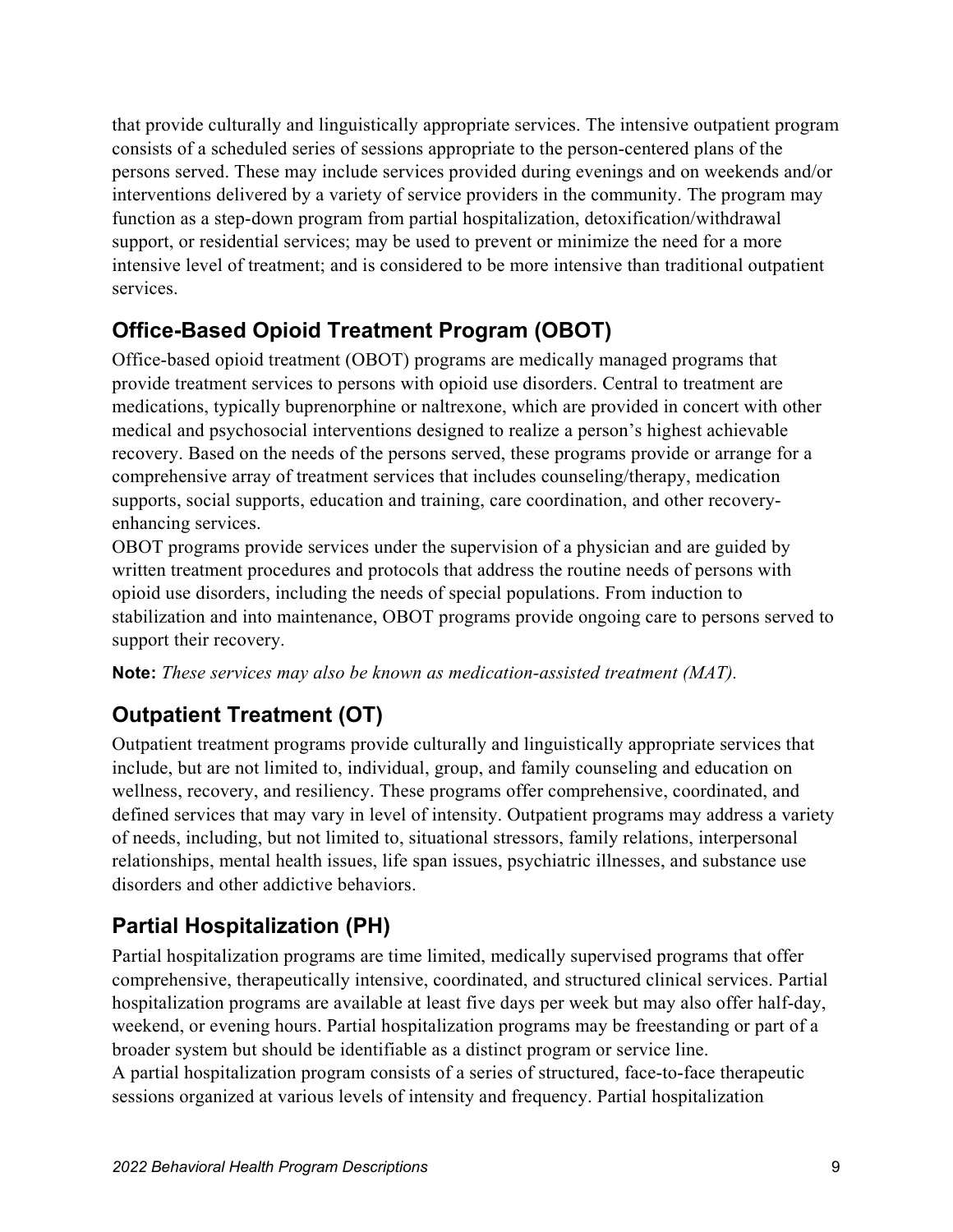programs are typically designed for persons who are experiencing increased symptomatology, disturbances in behavior, or other conditions that negatively impact the mental or behavioral health of the person served. The program must be able to address the presenting problems in a setting that is not residential or inpatient. Given this, the persons served in partial hospitalization do not pose an immediate risk to themselves or others. Services are provided for the purpose of diagnostic evaluation; active treatment of a person's condition; or to prevent relapse, hospitalization, or incarceration. Such a program functions as an alternative to inpatient care, as transitional care following an inpatient stay in lieu of continued hospitalization, as a step-down service, or when the severity of symptoms is such that success in a less acute level of care is tenuous.

#### <span id="page-9-0"></span>**Residential Treatment (RT)**

Residential treatment programs are organized and staffed to provide both general and specialized nonhospital-based interdisciplinary services 24 hours a day, 7 days a week for persons with behavioral health or co-occurring needs, including intellectual or developmental disabilities. Residential treatment programs provide environments in which the persons served reside and receive services from personnel who are trained in the delivery of services for persons with behavioral health disorders or related problems. These services are provided in a safe, trauma-informed, recovery-focused milieu designed to integrate the person served back into the community and living independently whenever possible. The program involves the family or other supports in services whenever possible.

Residential treatment programs may include domestic violence treatment homes, nonhospital addiction treatment centers, intermediate care facilities, psychiatric treatment centers, or other nonmedical settings.

#### <span id="page-9-1"></span>**Specialized or Treatment Foster Care (STFC)**

Specialized or treatment foster care programs use a community-based treatment approach for children/youth with emotional and/or behavioral issues. Children/youth who participate in the program may also have documented reports of maltreatment, involvement with juvenile justice, and/or co-occurring disorders. Intensive, clinically based treatment that is child/youth centered and family focused is delivered through an integrated team approach that individualizes services for each child/youth. Treatment foster parents are trained, supervised, and supported by program personnel and they fulfill a primary role in therapeutic interventions. Program personnel monitor the child's/youth's progress in treatment and provide adjunctive services in accordance with the individualized plan and program design. The program's goal is to provide clinically effective treatment to children/youth so they may return to their family or alternative community placement and avoid being removed from a community setting or placed in an inpatient or residential treatment setting. The program may also be called intensive foster care, therapeutic family services, or therapeutic foster care.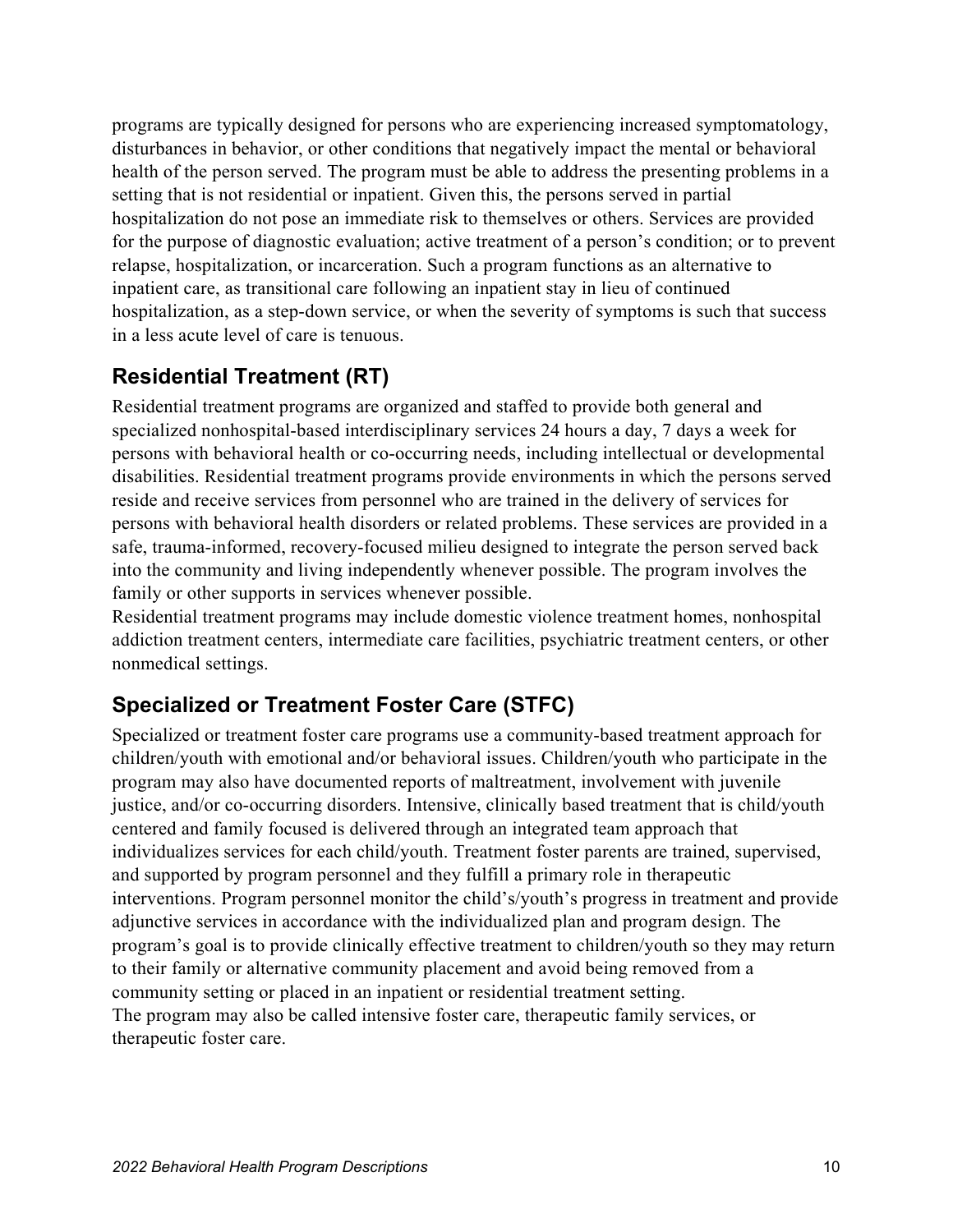#### <span id="page-10-0"></span>**Student Counseling (SC)**

Student counseling programs serve as the primary behavioral health resource for higher education campus communities and their students. Services are designed to provide students with an opportunity to develop personal insight, identify and solve problems, and implement positive strategies to better manage their lives both academically and personally. Services include individual, family, and/or group counseling, prevention, education, and outreach. In addition to working directly with students, program goals are realized through outreach, partnerships, and consultation initiatives with faculty, staff, parents, students' internships sites, or other educational entities or community partners.

# <span id="page-10-1"></span>**Therapeutic Communities (TC)**

Therapeutic communities are highly structured residential environments or continuums of care in which the primary goals are the treatment of substance abuse or other behavioral health needs and the fostering of personal growth leading to personal accountability. The program addresses the broad range of needs identified by the person served. The therapeutic community employs community-imposed consequences and earned privileges as part of the recovery and growth process. In addition to daily seminars, group counseling, and individual activities, the persons served are assigned responsibilities within the therapeutic community setting. Participants and staff members act as facilitators, emphasizing personal responsibility for one's own life and self-improvement. The therapeutic community emphasizes the integration of an individual within the person's community, and progress is measured within the context of that therapeutic community's expectation.

#### <span id="page-10-2"></span>**Assessment and Referral (AR)**

Assessment and referral programs provide a variety of activities, including prescreening, screening, psychosocial assessment, determination of need, and referral to appropriate level of care. The provision of information on available resources is not considered a full assessment and referral program. An adequate assessment must be conducted to provide more informed referrals.

Such programs may be separate, freestanding programs, an independent program within a larger organization, or a specifically identified activity within a system of care. Organizations performing assessment and referral as a routine function of entrance into other core programs, such as their outpatient treatment, case management, or residential programs, are not required to apply these standards unless they are specifically seeking accreditation for assessment and referral.

# <span id="page-10-3"></span>**Call Centers (CC)**

Crisis and information call centers respond to a variety of immediate requests identified by the persons served and may include crisis response, information and referral, or response to other identified human service needs.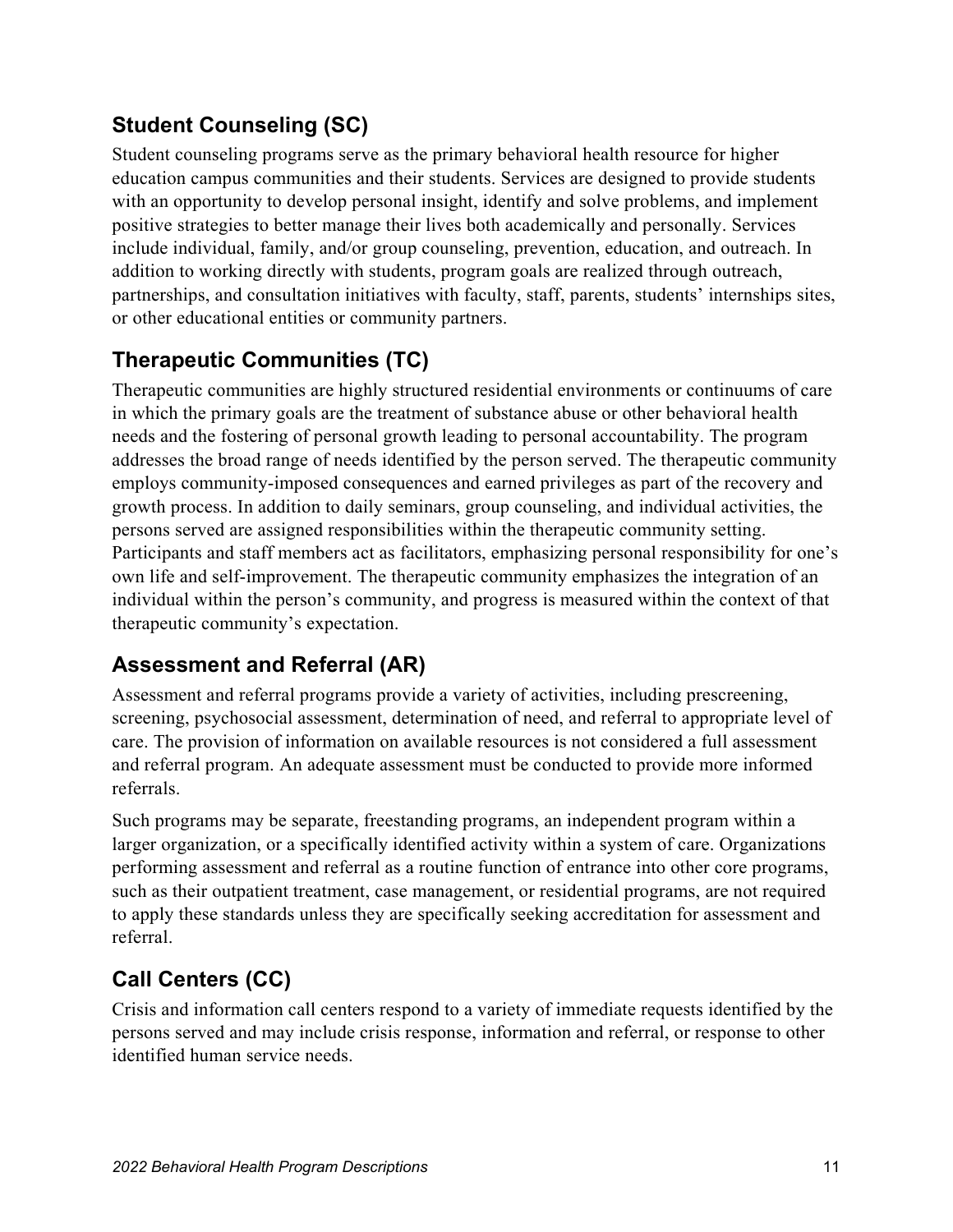#### <span id="page-11-0"></span>**Community Housing (CH)**

Community housing addresses the desires, goals, strengths, abilities, needs, health, safety, and life span issues of the persons served, regardless of the home in which they live and/or the scope, duration, and intensity of the services they receive. The residences in which services are provided may be owned, rented, leased or operated directly by the organization, or a third party, such as a governmental entity. Providers exercise control over these sites.

Community housing is provided in partnership with individuals. These services are designed to assist the persons served to achieve success in and satisfaction with community living. They may be temporary or long term in nature. The services are focused on home and community integration and engagement in productive activities. Community housing enhances the independence, dignity, personal choice, and privacy of the persons served. For persons in alcohol and other drug programs, these services are focused on providing sober living environments to increase the likelihood of sobriety and abstinence and to decrease the potential for relapse.

Community housing programs may be referred to as recovery homes, transitional housing, sober housing, domestic violence or homeless shelters, safe houses, group homes, or supervised independent living. These programs may be located in rural or urban settings and in houses, apartments, townhouses, or other residential settings owned, rented, leased, or operated by the organization. They may include congregate living facilities and clustered homes/apartments in multiple-unit settings. These residences are often physically integrated into the community, and every effort is made to ensure that they approximate other homes in their neighborhoods in terms of size and number of residents.

Community housing may include either or both of the following:

- Transitional living that provides interim supports and services for persons who are at risk of institutional placement, persons transitioning from institutional settings, or persons who are homeless. Transitional living can be offered in apartments or homes, or in congregate settings that may be larger than residences typically found in the community.
- Long-term housing that provides stable, supported community living or assists the persons served to obtain and maintain safe, affordable, accessible, and stable housing.

The residences at which community housing services are provided must be identified in the survey application. These sites will be visited during the survey process and identified in the survey report and accreditation outcome as a site at which the organization provides a Community Housing program.

#### <span id="page-11-1"></span>**Comprehensive Suicide Prevention Program (CSPP)**

Comprehensive suicide prevention programs are designed to reduce the incidence and impact of suicide events and promote hope and healing in the population served. Suicide prevention programs work to reduce risk factors and increase protective factors through the implementation of universal, selected, and indicated strategies that address the needs and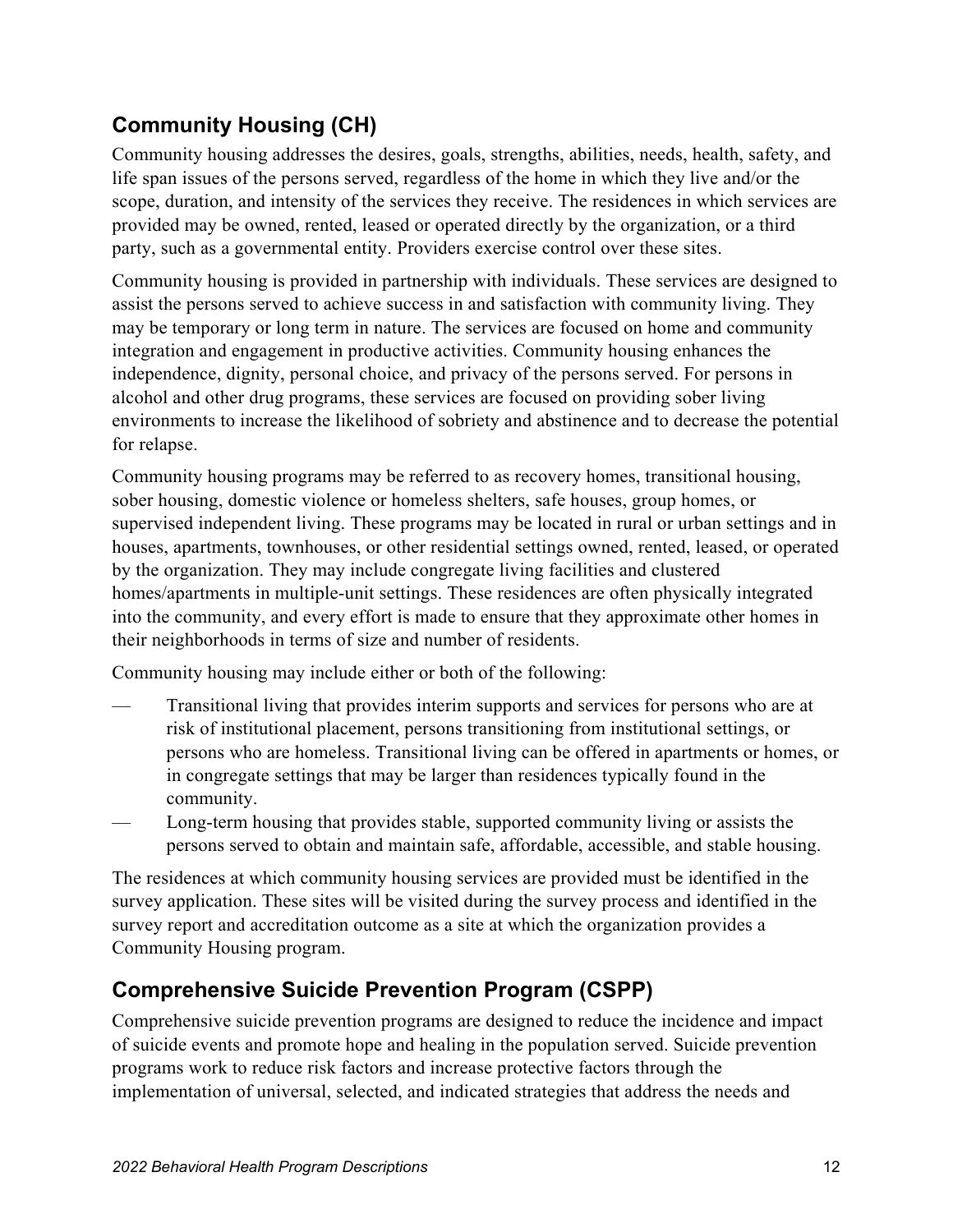reflect the culture and environment of the population served. They take a strategic approach to the design and implementation of activities that will be accessible to and have the greatest impact on persons served and their families/support systems, personnel, and partners and other stakeholders in the community.

Personnel in a comprehensive suicide prevention program receive competency-based training on suicide prevention, intervention, and postvention. Suicide prevention activities must be integrated into numerous community and clinical environments to be successful. To that end, comprehensive suicide prevention programs engage with stakeholders, including persons with lived experience, regarding capacity building; communication and messaging; and outreach, education, and training to increase awareness and expertise related to evidence-informed suicide prevention practices.

The program collects and analyzes data to measure its performance, inform capacity building to address gaps in resources and services, and further reduce risks and build resilience in the population served.

#### <span id="page-12-0"></span>**Diversion/Intervention (DVN)**

Diversion/Intervention programs may include programs traditionally thought of as intervention that focus on changing outcomes for persons served and targeting antecedents of the problem. Diversion/Intervention programs utilize strategies designed to intervene with at-risk or identified individuals to reduce or eliminate identified concerns. Within the child welfare field, examples include alternative response, differential response, or multiple response systems. Diversion/Intervention programs may serve persons on a voluntary and/or involuntary basis. Programs that serve persons on an involuntary basis are designed to implement special strategies for engaging this population.

Diversion programs may include programs such as juvenile justice/court diversion, substance abuse diversion, truancy diversion, DUI/OWI classes, report centers, home monitoring, afterschool tracking, anger management, and building healthy relationships.

Intervention programs target persons who are exhibiting early signs of identified problems and are at risk for continued or increased problems.

# <span id="page-12-1"></span>**Employee Assistance (EA)**

Employee assistance programs are work site focused programs designed to assist:

- Work organizations in addressing productivity issues.
- Employee clients in identifying and resolving personal concerns (including, but not limited to, health, marital, family, financial, alcohol, drug, legal, emotional, stress, or other personal issues) that may affect job performance.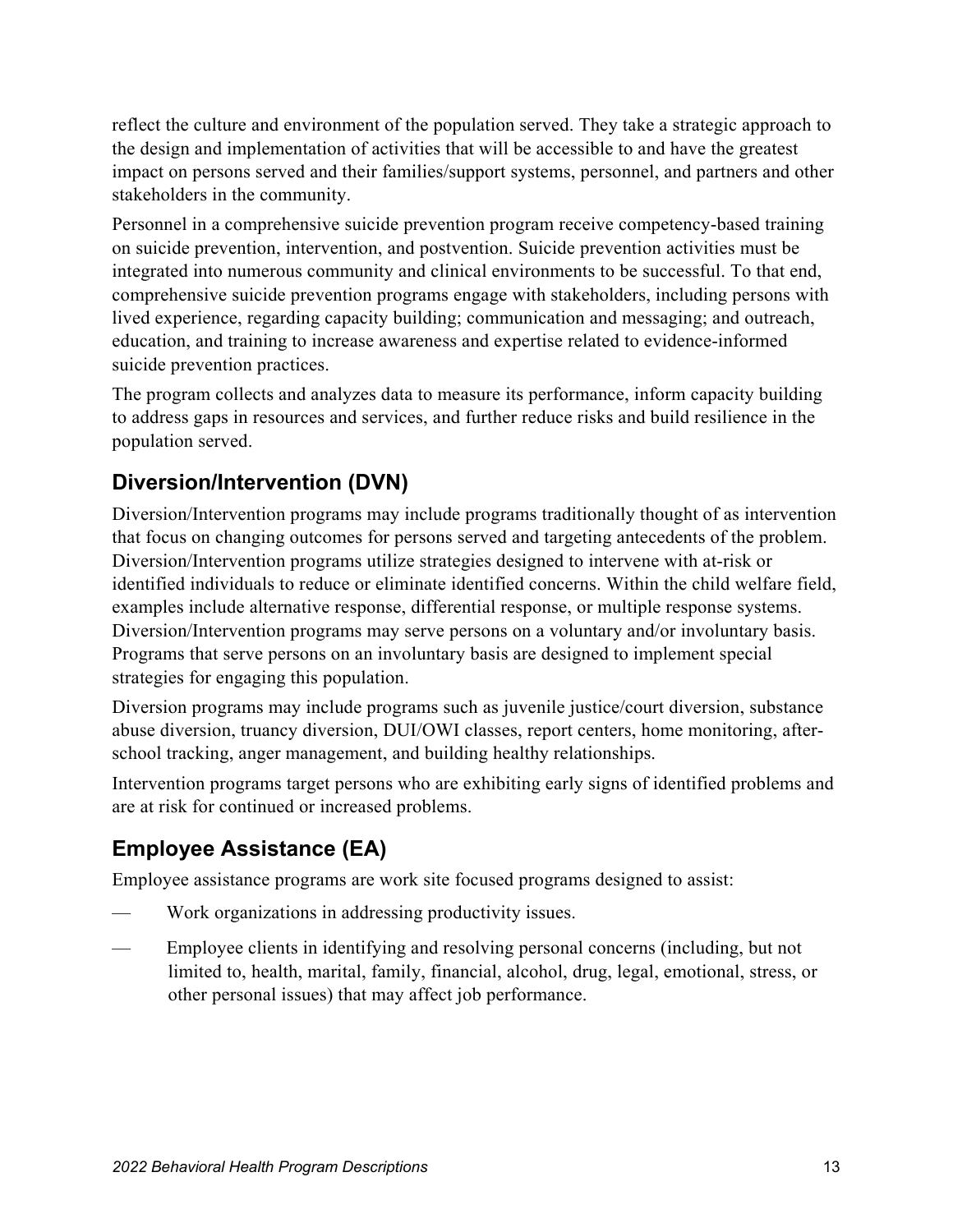Employee Assistance Program Services (EAP Services) may include, but are not limited to, the following:

- Consultation with, training of, and assistance to work organization leadership (managers, supervisors, and union stewards) seeking to manage the troubled employee, enhance the work environment, and improve employee job performance and outreach to and education of employees and their family members about availability of EAP services.
- Confidential and timely problem identification and/or assessment services for clients with personal concerns that may affect job performance.
- Use of constructive confrontation, motivation, and short-term intervention with employee clients to address problems that affect job performance.
- Referral of employee clients for diagnosis, treatment, and assistance, plus case monitoring and follow-up services.
- Assistance to work organizations in managing provider contracts and in establishing and maintaining relations with service providers, managed care organizations, insurers, and other third-party payers.
- Assistance to work organizations in providing support for employee health benefits covering medical and behavioral problems, including, but not limited to, alcoholism, drug abuse, and mental and emotional behaviors.
- Identification of the effects of EAP services on the work organization and individual job performance.

# <span id="page-13-0"></span>**Prevention (P)**

Prevention programs are proactive and evidence-based/evidence-informed, striving to reduce individual, family, and environmental risk factors, increase resiliency, enhance protective factors, and achieve individual and comprehensive community wellness through a team or collaborative approach. Prevention programs utilize strategies designed to keep individuals, families, groups, and communities healthy and free from the problems related to alcohol or other drug use, mental health disorders, physical illness, parent/child conflict, abuse or neglect, exposure to or experience of violence in the home and community; to inform the general public of problems associated with those issues, thereby raising awareness; or to intervene with atrisk individuals to reduce or eliminate identified concerns. Programs may be provided in the community, school, home, workplace, or other settings.

Organizations may provide one or more of the following types of prevention programs, categorized according to the population for which they are designed:

— *Universal* programs target the general population and seek to increase overall wellbeing and reduce the overall prevalence of problem behaviors, and include comprehensive, well-coordinated components for individuals, families, schools,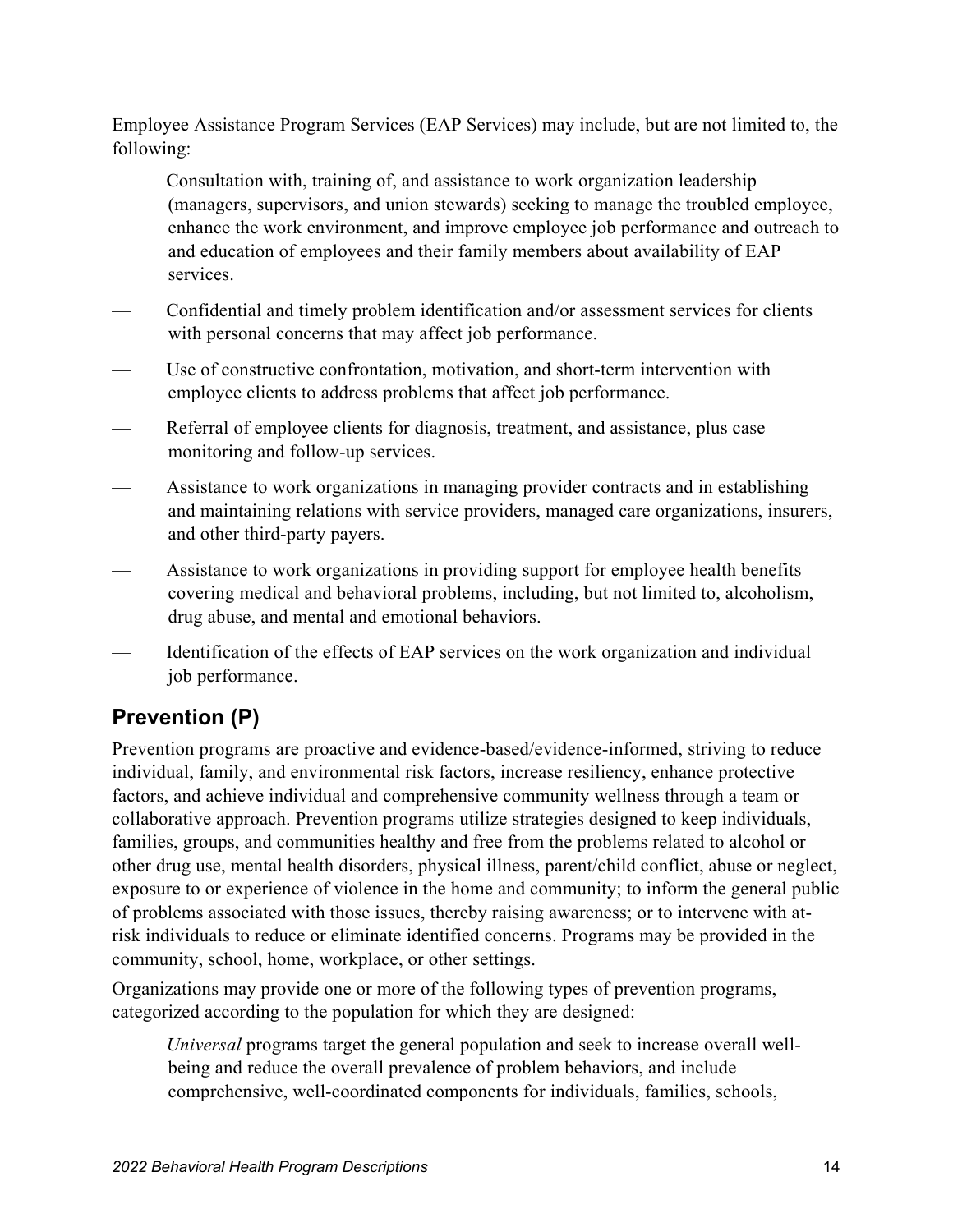communities, and organizations. Universal prevention programs promote positive behavior and include social marketing and other public information efforts.

— *Selected* programs target groups that are exposed to factors that place them at a greater than average risk for the problem. These programs are tailored to reduce identified risk factors and strengthen protective factors.

Examples of prevention programs include pregnancy prevention, drop-out prevention, Strengthening Families, substance abuse prevention, violence prevention, HIV prevention, tobacco use prevention, child abuse prevention, and suicide prevention.

— *Training* programs provide curriculum-based instruction to active or future personnel in human service programs.

Examples of training programs include caseworker training, child welfare supervisory training, foster parent training, leadership training, guardian/guardian ad-litem training, and childcare assistant training.

# <span id="page-14-0"></span>**Supported Living (SL)**

Supported living addresses the desires, goals, strengths, abilities, needs, health, safety, and life span issues of persons living in their own homes (apartments, townhouses, or other residential settings). Supported living services are generally long term in nature, but may change in scope, duration, intensity, or location as the needs and preferences of individuals change over time.

Supported living refers to the support services provided to the person served, not the residence in which these services are provided. A sample of these sites will be visited as part of the interview process of the person served. Although the residence will generally be owned, rented, or leased by the person who lives there, the organization may occasionally rent or lease an apartment when the person served is unable to do so. Typically, in this situation the organization would co-sign or in other ways guarantee the lease or rental agreement; however, the person served would be identified as the tenant. The home or individual apartment of the person served, even when the organization holds the lease or rental agreement on behalf of the person served, is not included in the survey application or identified as a site on the accreditation outcome.

**Note:** *The term* home *is used in the following standards to refer to the dwelling of the person served; however, CARF accreditation is based on the services provided. This is not intended to be certification, licensing, or inspection of a site.*

# <span id="page-14-1"></span>**Adults with Autism Spectrum Disorder (ASD:A)**

Supports for adults with autism spectrum disorder (ASD:A) enhance accessibility and community membership opportunities for adults with ASD. Education, employment, residential, social, and recreational opportunities; identification from research of successful techniques to apply to service provision including treatment and intervention research; and lifelong planning are means to achieve full inclusion and participation.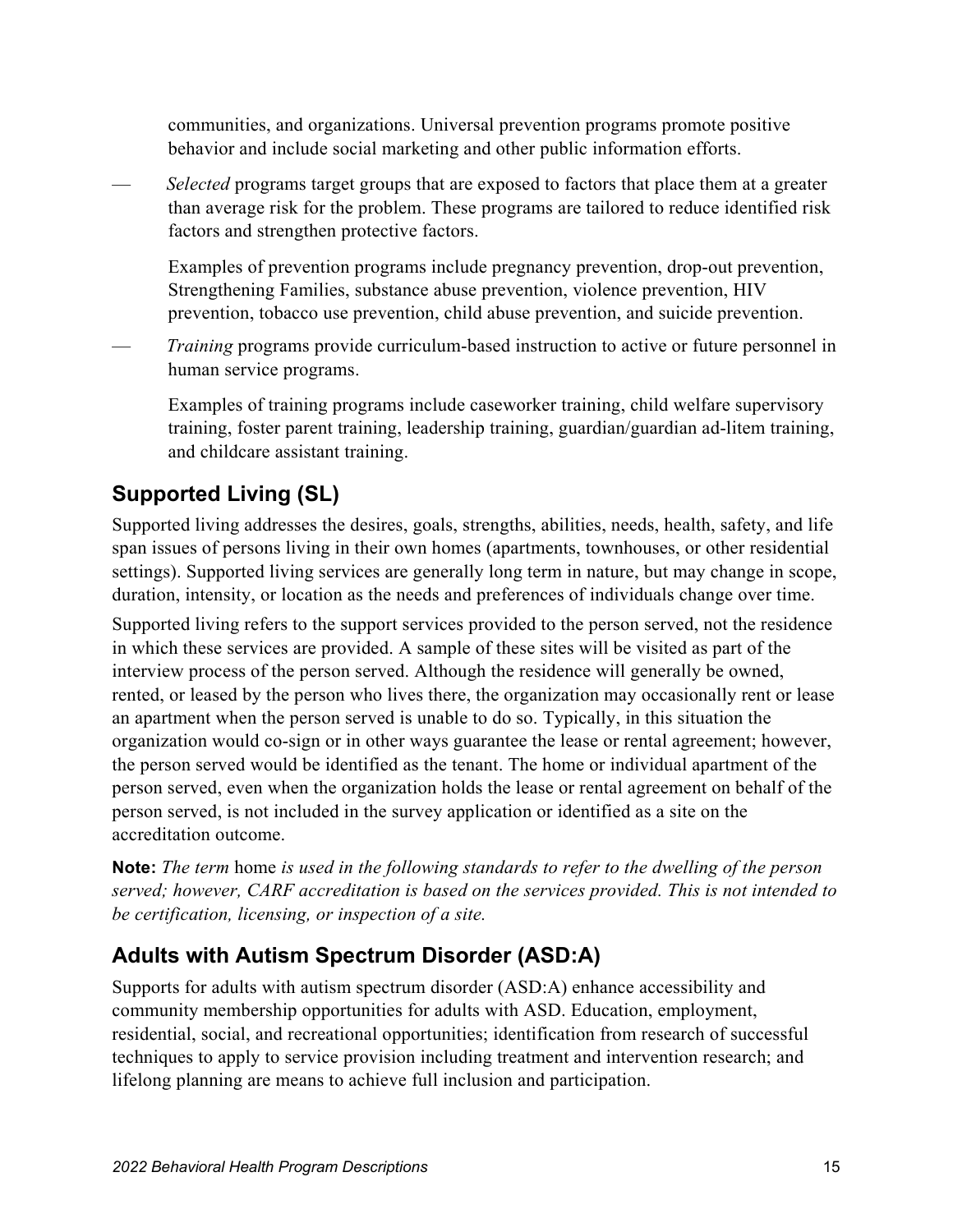Standards for ASD services and supports present a roadmap for successful outcomes in the lives of persons with ASD by encouraging organizational values that focus on individualized, person-centered services for persons to achieve full inclusion and participation as desired in their communities. Services involve families, networks of resources, and education and support communities for older adolescents transitioning to adulthood and adult persons with ASD.

The standards in this section focus on planning for transitions and development of supports as needed for persons with ASD, with the outcomes of employment, further education, community living, and life planning.

Some of the quality results (outcomes) desired by the different stakeholders of ASD services may include:

- Creating and supporting lifelong self-advocacy skills.
- Developing supports and community resources for persons and families.
- Enhancing quality of life by increasing social contacts and support communities.
- Encouraging service provider capacity building by networking with governmental, educational, business/employer, and other community resources.
- Recognizing and sharing reliable evidence-based knowledge, innovations, interventions, and therapies with proven, research-based, and peer-reviewed track records of getting results.
- Planning for transition from school to successful employment and community living supports.
- Individualized, comprehensive life planning that is transferred to other service providers to ensure continuity of service planning and supports.
- Persons served moving toward:
	- Optimal use of natural supports.
	- A social supports network.
	- Self-help.
	- Greater self-sufficiency.
	- Greater ability to make appropriate choices.
	- Greater control of their lives.
	- Increased participation in the community.
	- Employment and/or continued education.

**Note:** *The Specific Population Designation of Adults with Autism Spectrum Disorder (ASD:A) is typically applied if the population served is at the age of majority or older.*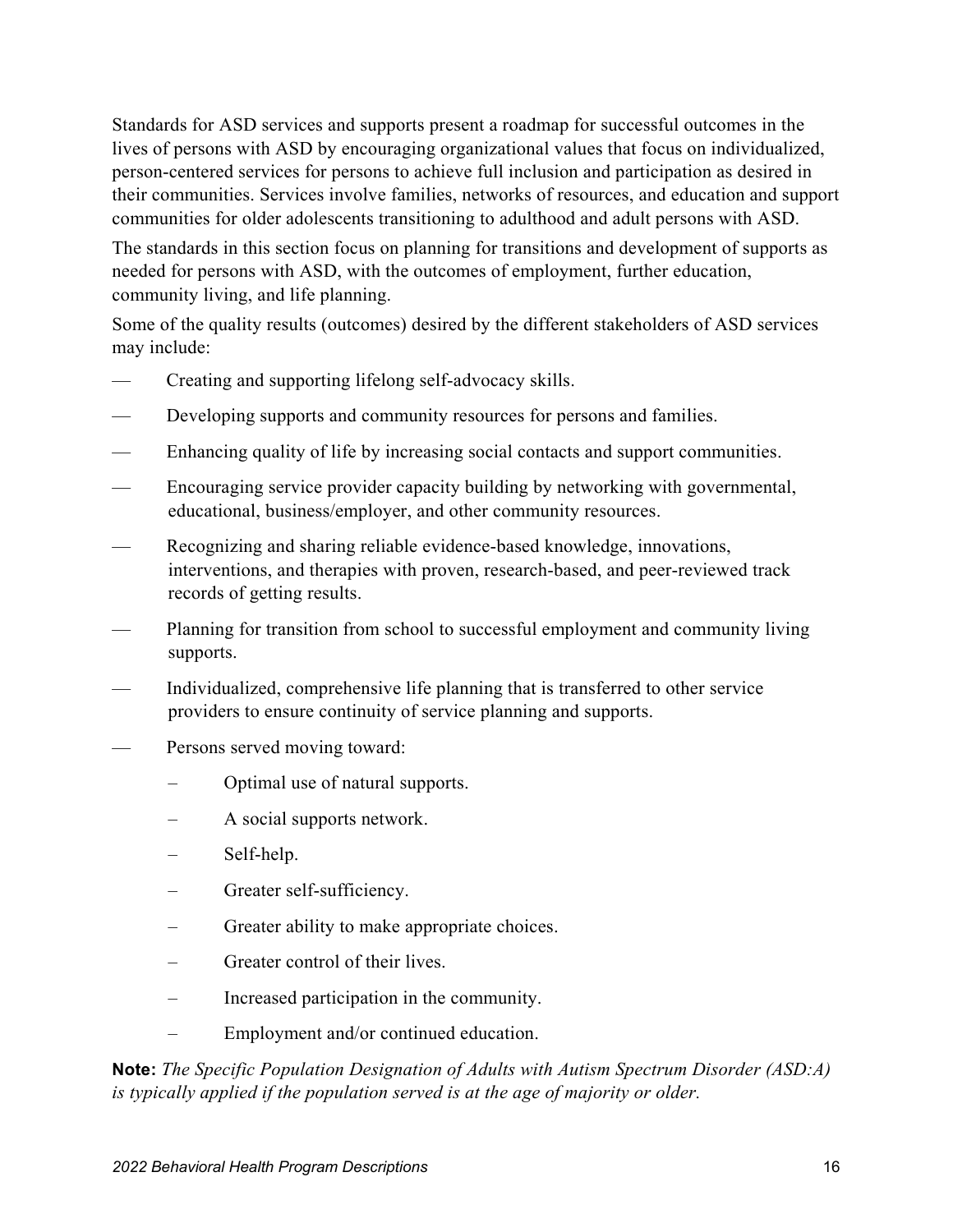*If the population served is individuals from birth to the age of majority, the standards in Section 5.B. Children/Adolescents with Autism Spectrum Disorder (ASD:C) typically would be applied.*

*CARF allows that there may be services provided to adolescents and adult persons who are technically in transition range from one category to the other and does not require strict adherence to these age cutoffs. This would be identified in the program's scope of services.*

#### <span id="page-16-0"></span>**Children/Adolescents with Autism Spectrum Disorder (ASD:C)**

Early identification, intervention, treatment planning, and educational strategies for children with autism spectrum disorder (ASD) remain a challenge for families, their physicians, community supports, and educational systems. Early recognition of the condition allows families to receive advice and support to help them adjust to the child's learning and development challenges and to mobilize resources to provide the best early intervention services for the child.

Services for children and adolescents with ASD are designed to provide to the child/adolescent and family a variety of resources that reflect sound research. The family will have access to results-oriented therapies, education, advocacy, and supports for their child's optimal progress and to establish a lifetime of positive learning and behaviors. Services involve families, networks of resources, and education and support communities for adolescents transitioning to adulthood. Individuals served under this designation may range from birth to the age of majority, although sometimes services for adolescents transitioning to adulthood are provided by programs that also serve adults. Ages served would be identified in a program's scope of services.

Organizations with accredited services/supports for children with ASD are a resource for families, community services, and education. With the focus on continuous learning about ASD, the organization can assist parents with:

— Obtaining early intervention screening.

— Obtaining early intervention services.

— Obtaining an evaluation by clinicians experienced in evaluating children with ASD to improve treatment and outcomes.

— Navigating the multiple and complex systems that families need to coordinate, including medical, educational, mental health, disability, and community services.

— Connecting to resources to identify and treat medical or other conditions associated with ASD, as they are needed, to improve independence, family well-being, and adaptive behavior.

- Gaining understanding of the core features of ASD and associated conditions.
- Adjusting and adapting to the challenges of raising a child with ASD.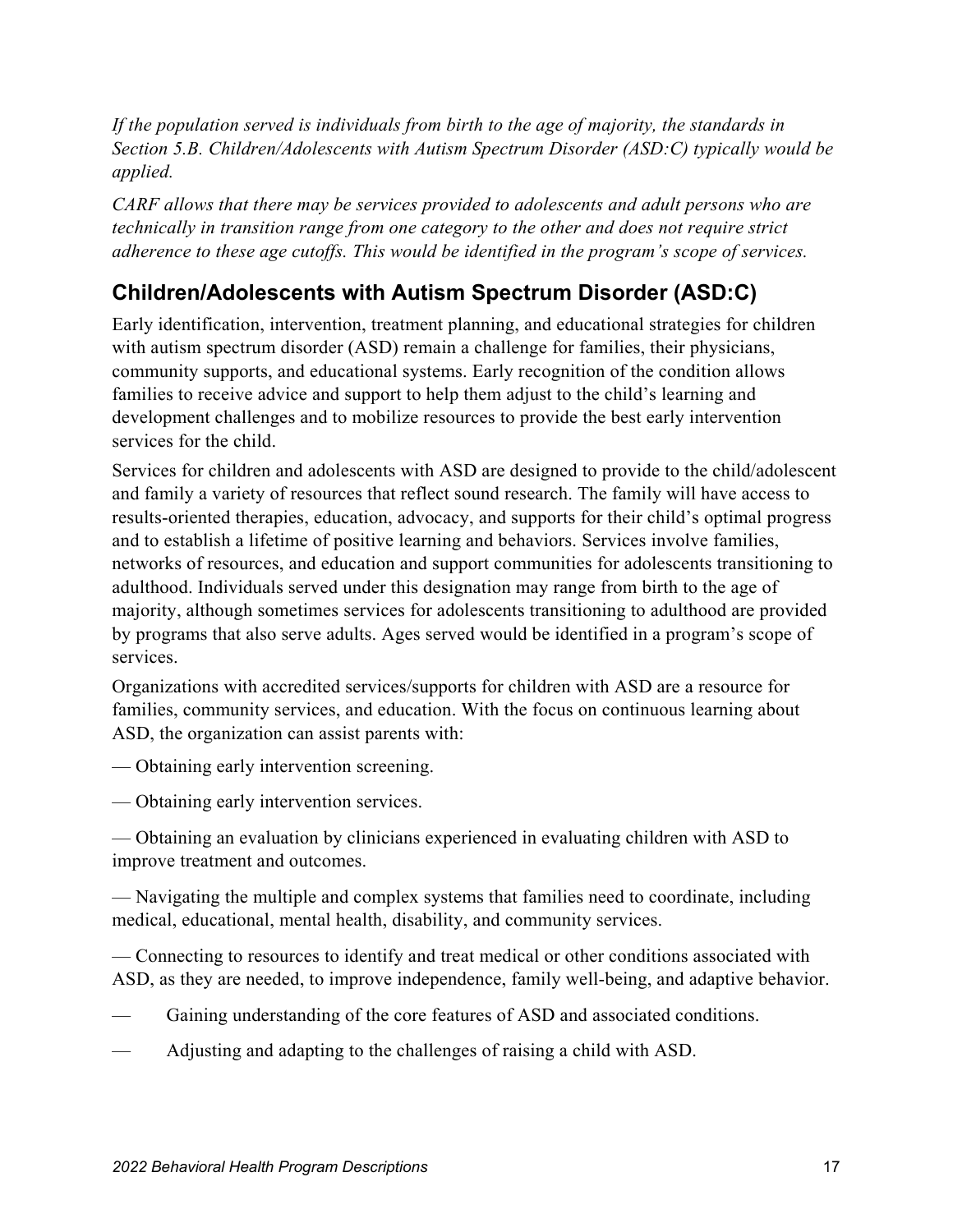- Understanding the future opportunities, services, and challenges that lay before them as they raise their child.
- Planning for transition to/from school and life planning.
- Building linkages within segments of school systems and across school systems to facilitate successful transitions between placements.
- Providing outcomes information to schools to enhance individualized education plans and employment transition planning.
- Connecting with mentors and parent-to-parent support groups or contacts.
- Connecting with community organizations and support groups dedicated to people with ASD.
- Becoming an advocate for policy changes, as desired.

**Note:** *The Specific Population Designation of Children/Adolescents with Autism Spectrum Disorder (ASD:C) is typically applied if the population served is individuals from birth to the age of majority.* 

*If the population served is individuals at the age of majority or older, the standards in Section 5.A. Adults with Autism Spectrum Disorder (ASD:A) typically would be applied.*

*CARF allows that there may be services provided to adolescents and adult persons who are technically in transition range from one category to the other and does not require strict adherence to these age cutoffs. This would be identified in the program's scope of services.*

# <span id="page-17-0"></span>**Children and Adolescents (CA)**

Programs for children and adolescents consist of an array of behavioral health services designed specifically to address the treatment needs of children and adolescents. Such programs tailor their services to the particular needs and preferences of children and adolescents and are provided in a setting that is both relevant to and comfortable for this population.

# <span id="page-17-1"></span>**Consumer-Run (CR)**

Improvement of the quality of an individual's situation requires a focus on the person served and the person's identified strengths, abilities, needs, and preferences. The program is designed around the identified needs and desires of the persons served, is responsive to their expectations, and is relevant to their maximum participation in the environments of their choice.

The person served participates in decision making and planning that affects the person's life. Efforts to include the person served in the direction of the program or delivery of applicable services are evident. The service environment reflects identified cultural needs and diversity. The person served is given information about the purposes of the program.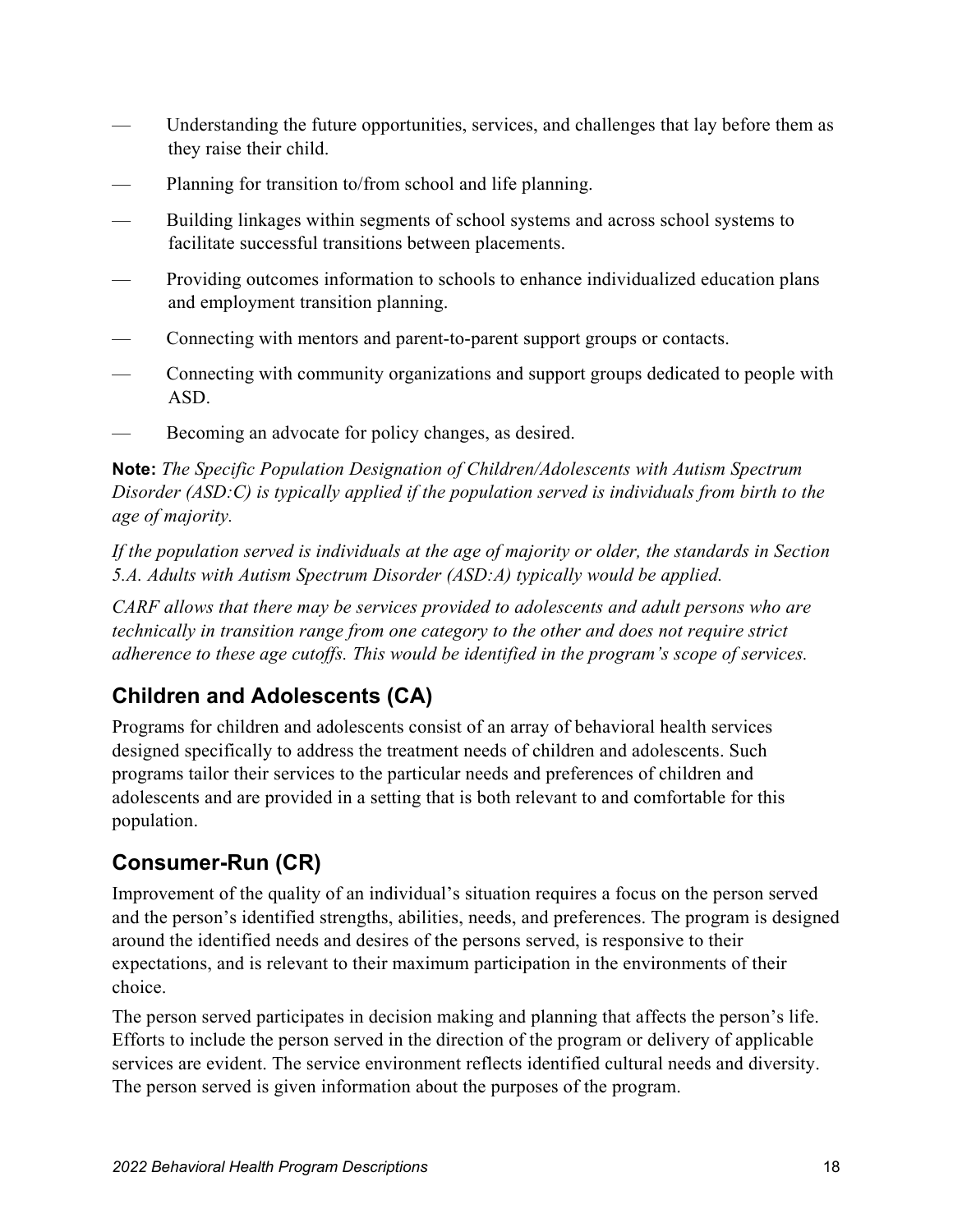#### <span id="page-18-0"></span>**Criminal Justice (CJ)**

Criminal justice programs serve special populations comprised of accused or adjudicated individuals referred from within the criminal justice system who are experiencing behavioral health needs, including alcohol or other drug abuse or addiction, or psychiatric disabilities or disorders. Services can be provided through courts, through probation and parole agencies, in community-based or institutional settings, or in sex offender programs. Institutional settings may include jails, prisons, and detention centers. The services are designed to maximize the person's ability to function effectively in the community. The criminal justice mandates include community safety needs in all judicial decisions and require that behavioral health programs are aware of the safety requirements of not only the individual, program staff members, and peers, but also the community at large.

Criminal justice educational programs may include either community-based or institutionbased educational and training services. Such programs may include personal and interpersonal skills training, conflict resolution, anger management, DUI/DWI education, mental health education, education about alcohol and other drugs, information on criminal thinking patterns, or traditional academic education.

#### <span id="page-18-1"></span>**Eating Disorders (ED)**

Standards for eating disorder programs apply to residential, inpatient, and partial hospitalization programs that offer treatment to patients under the supervision of a licensed healthcare professional who has access to a licensed physician. Patients served in these programs have been diagnosed with eating disorders according to the current DSM, ICD-9 or ICD-10, including Anorexia Nervosa, Bulimia Nervosa, and Eating Disorders Not Otherwise Specified. Symptom management and interruption requires an intensity of service delivery that is beyond an outpatient a level of care.

The standards consider the individual's biopsychosocial needs and strengths as well as the needs and strengths of family members. Services maximize the person's ability to function effectively within the family, school, and community environment and to achieve and maintain an optimal state of health to enhance quality of life. Services provided also consider any culturally specific issues relevant to the individual and family/caregivers as appropriate. Services to persons with eating disorders can be provided in a variety of settings and are not necessarily exclusive programs that serve only this particular population. However, programs serving persons with eating disorders within larger general medical or psychiatric units, similar to exclusive programs, must demonstrate programming that is specialty- and evidence-based and demonstrate that staff are specialty-trained and competent to provide eating disorder treatment. Exclusive programs and programs within larger general psychiatric or medical units must also demonstrate that services are designed based on the needs and expectations of the persons served and their legal guardians/caregivers. For example, they can be informed by the World Wide Charter on Action for Eating Disorders (**https://www.aedweb.org/get-**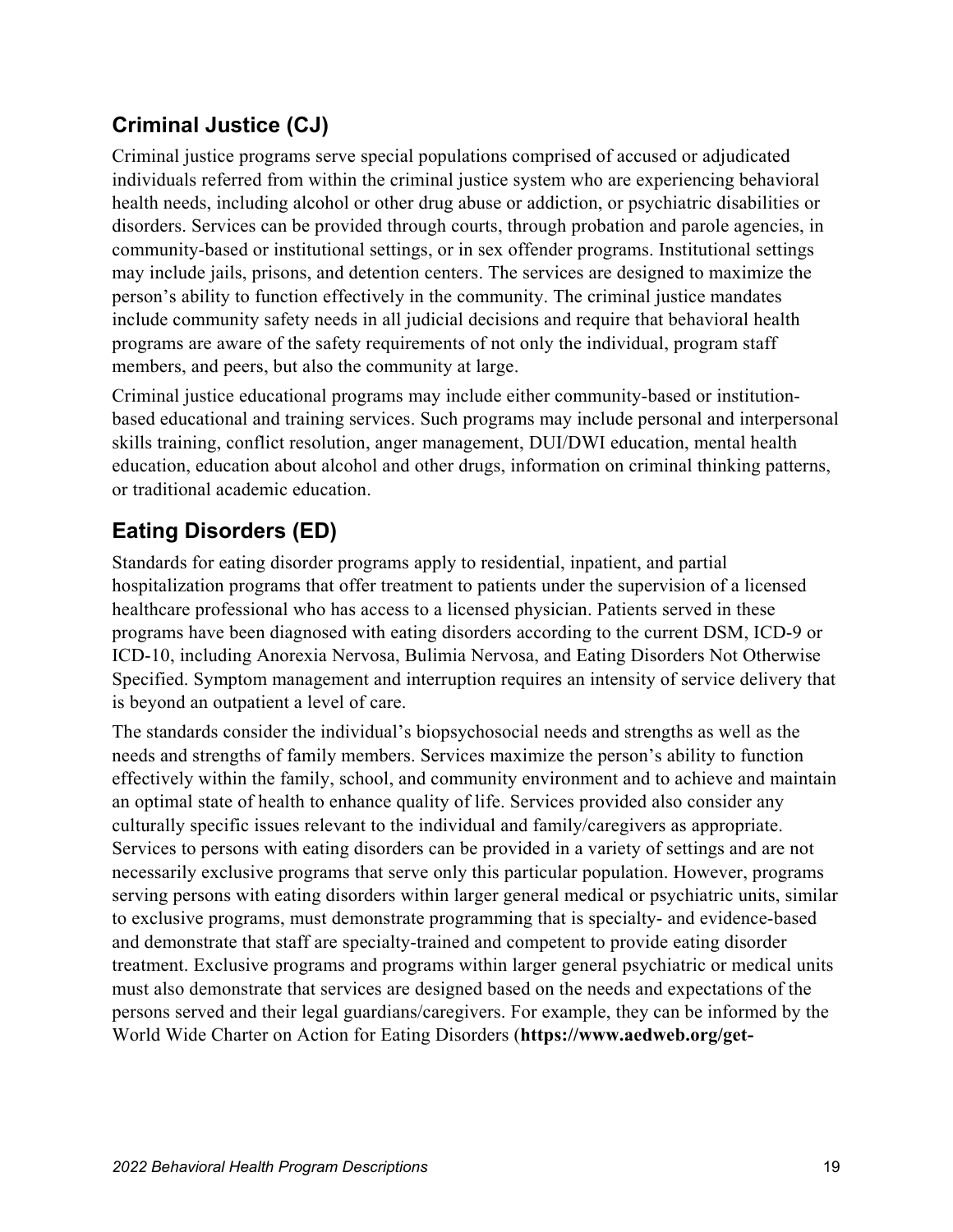**involved/advocacy**). The charter describes the following rights of persons with eating disorders and carers:

- Right to communication and partnership with healthcare professionals
- Right to comprehensive assessment and treatment planning
- Right to accessible, high-quality, fully funded specialized care
- Right to respectful, fully informed, age-appropriate, safe levels of care
- Right of carer(s) to be informed, valued, and respected as a treatment resource
- Right of carer(s) to accessible, appropriate support and education resources

Some examples of the quality results desired by different stakeholders of these services include:

- Replacing the person's connection with the eating disorder with satisfying, supportive and meaningful relationships and the use of healthy coping strategies.
- Effective transitions between levels of care or transition to community living.
- Development of an effective and efficient network of community support services including access to therapies, medical supports, and other school, work, and community-based resources.
- Achievement of goals in health, education, work, and activities of daily living.
- Personal and family development.
- Maintenance of recovery and improved functioning.

#### <span id="page-19-0"></span>**Juvenile Justice (JJ)**

Juvenile justice programs serve special populations comprised of accused or adjudicated juveniles referred from within the juvenile justice system who are experiencing behavioral health needs including alcohol or other drug abuse or addiction or psychiatric disabilities or disorders. Services can be provided through courts, through probation and parole agencies, or in community-based or institutional settings. Institutional settings may include juvenile detention centers, jails, prisons, or other delinquency-focused settings. The services are designed to maximize the person's ability to function effectively in the community. The juvenile justice mandates include community safety needs in all judicial decisions and require that behavioral health programs are aware of the safety requirements of not only the individual, program staff members, and peers, but also the community at large.

Juvenile justice educational programs may include either community-based or institution-based educational and training services. Such programs may include personal and interpersonal skills training, conflict resolution, anger management, DUI/OWI education, mental health education, education about alcohol and other drugs, information on criminal thinking patterns, or traditional academic education.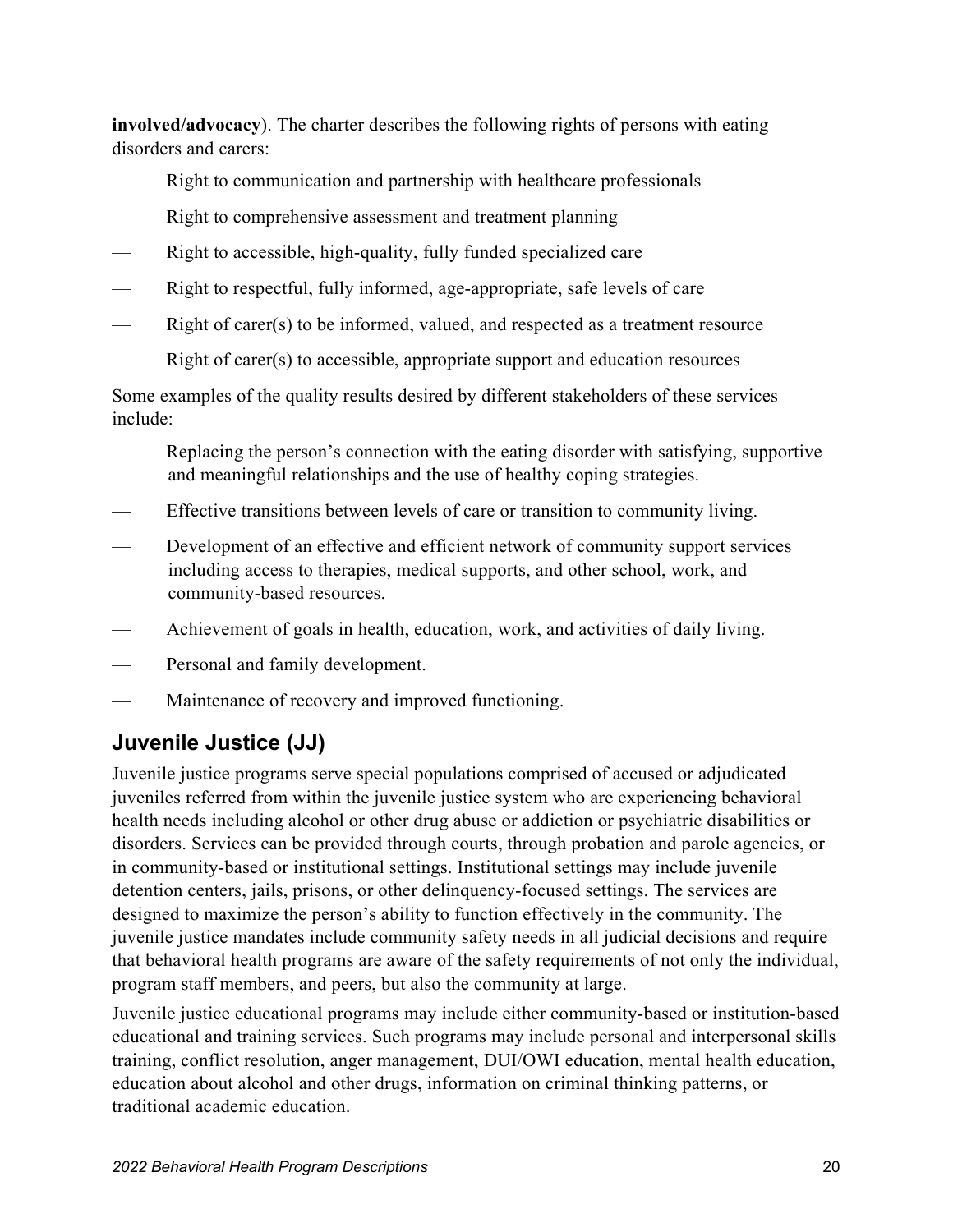#### <span id="page-20-0"></span>**Medically Complex (MC)**

Medically complex standards are applied to programs that serve a specific population of persons who have a serious ongoing illness or a chronic condition that meets at least one of the following criteria:

— Has lasted or is anticipated to last at least twelve months.

— Has required at least one month of hospitalization.

— Requires daily ongoing medical treatments and monitoring by appropriately trained personnel, which may include parents or other family members.

— Requires the routine use of a medical device or the use of assistive technology to compensate for the loss of usefulness of a body function needed to participate in activities of daily living.

— The medically complex condition of the person served presents an ongoing threat to the person's health status.

These standards consider the individual's overall medical condition, including acuity, stability, impairments, activity limitations, participation restrictions, psychological status, behavioral status, placement, and long-term outcomes expectations. Appropriate medical consultation occurs specific to each person served in addition to medical consultation related to policies and procedures.

Services to persons with medically complex conditions can be provided in a variety of settings and are not necessarily exclusive programs that serve only this particular population. The services within the program are designed based on the needs, desires, and expectations of the persons served and their legal guardian/caregivers to maximize the ability to function effectively within their family (or placement), school, and/or community environments and to achieve and maintain an optimal state of health to enhance their quality of life. The services provided also consider any culturally specific issues relevant to the individual and family/caregivers as appropriate. The service plan supports all transitions in the person's life and is changed as necessary to meet the person's identified needs as well as the needs of the family/caregivers.

Some examples of the quality results desired by the different stakeholders of these services include:

— Development of an effective and efficient network of community support services including access to therapies, medical supports, and guidance.

— Satisfying and meaningful relationships.

— Achievement of goals in health, education, and activities of daily living.

— Being able to choose and pursue meaningful activities in the least restrictive environment possible to achieve personal satisfaction in life activities.